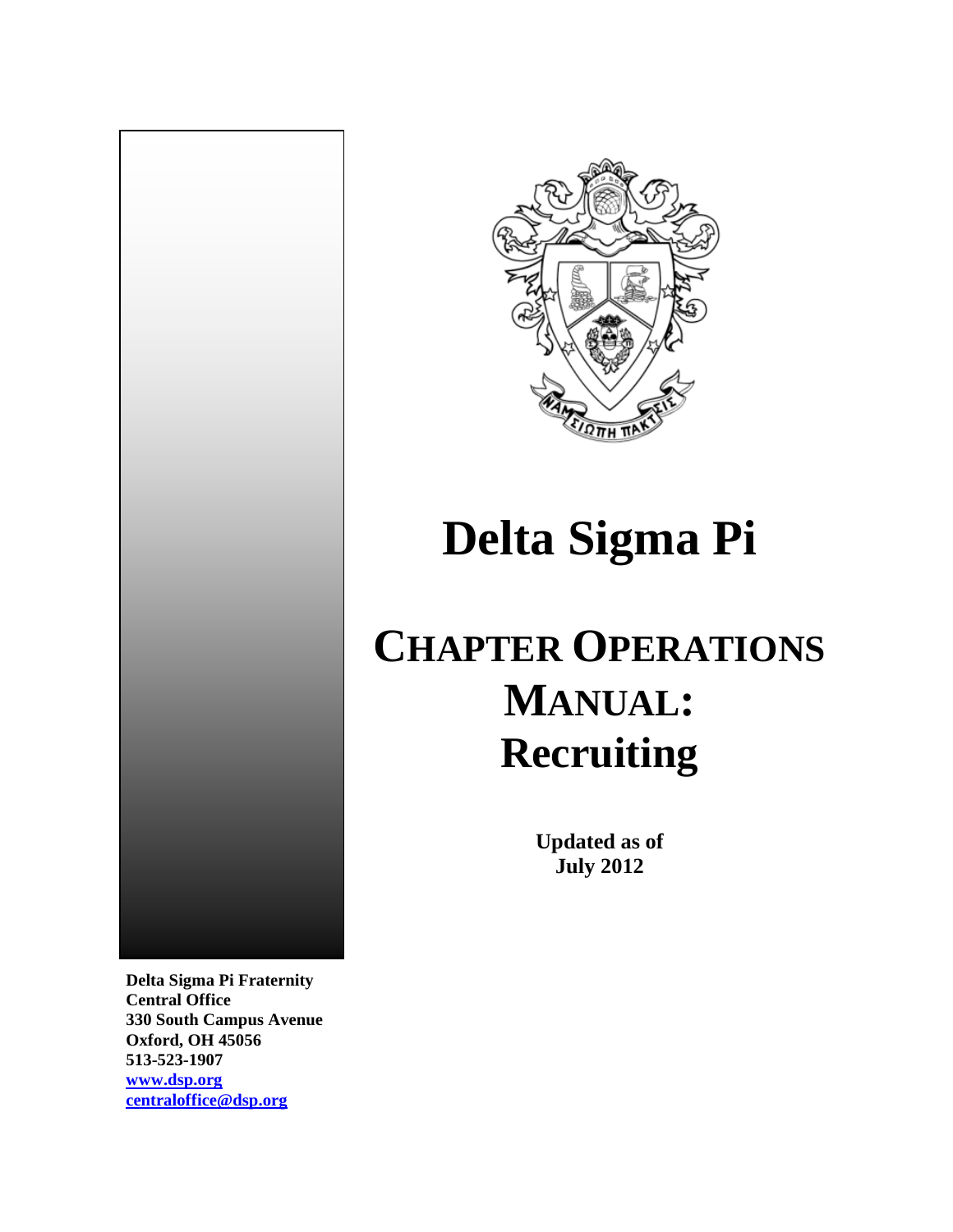## **Recruiting**

## **TABLE OF CONTENTS**

| REVIEW AND PREPARE FOR THE MEMBERSHIP SELECTION PROCESS  6     |  |
|----------------------------------------------------------------|--|
| EDUCATE THE CHAPTER MEMBERS ABOUT THE RECRUITING PROCESS  9    |  |
|                                                                |  |
|                                                                |  |
|                                                                |  |
|                                                                |  |
|                                                                |  |
|                                                                |  |
|                                                                |  |
| SPECIAL CONSIDERATIONS FOR RECRUITING ON COMMUTER CAMPUSES  19 |  |
|                                                                |  |

©2012 International Fraternity of Delta Sigma Pi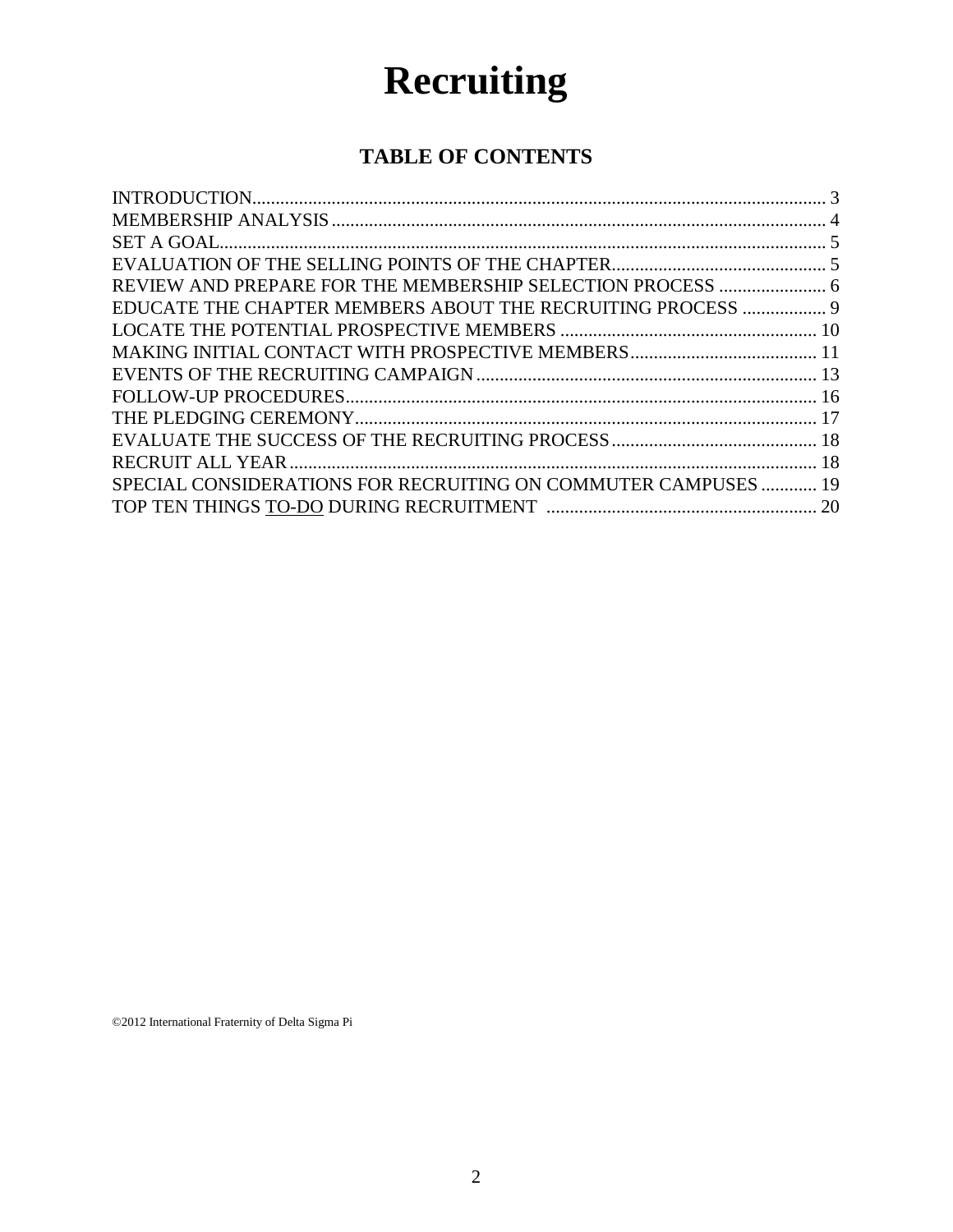## **INTRODUCTION**

In the preamble to the Bylaws of Delta Sigma Pi, our Fraternity is described simply as an association of students. As members of the Fraternity, we all have come to learn that there is much more to this description than we might have realized at first. In fact, there is so much more to Delta Sigma Pi that sometimes we forget that without a strong association of students, there would not even be a professional Fraternity, no scholarship to encourage, no social activity, no mutual advancement, and certainly, no closer affiliation with the commercial world. The simple fact is that without the association of students, there would be no Delta Sigma Pi. And although we might forget from time to time how important this is, we must always be prepared to recruit new members into our fraternal association of Delta Sigma Pi. You would not be a Deltasig today if Alexander Makay, Alfred Moysello, Henry Tienken, and Harold Jacobs had not decided to find new members for their Fraternity.

Our current membership in this Fraternity is the direct result of the recruiting efforts of past chapter members. If the current collegiate membership is a strong, healthy association, then each current member has the responsibility to devote as much effort to the recruitment of new members as did past chapter members. The way to do this is simple. Each member should recruit at least one or two new members to replace him or herself, so that the chapter will always be strong and healthy. If the current collegiate membership is something less than what the members would like, then each current member needs to be prepared to do more than what the past members did. Instead of ignoring the responsibility to plan for the future, every member must strive to meet our fraternal obligations to recruit new members.

#### According to *Webster*, recruiting is defined as:

"Enlisting [new members] for an organization; Increasing, strengthening, or maintaining by supplying anew; Reviving or restoring, as health, strength, etc."

Some smaller chapters may have a need to increase their size in order to achieve greater goals. Other chapters with consistent membership size may have a desire to strengthen the quality of the current membership. And lastly, even the most successful chapters must at least maintain the number and quality of its members, or be faced with a need to increase or strengthen its membership in the future.

Any way we look at it, every individual member and chapter as a unit has a real responsibility to recruit new students into the association that is Delta Sigma Pi. The following ten-step process, outlined in this manual, will help the Senior Vice President and the Recruiting Committee organize the efforts of each individual member of the chapter. Each member should be assigned and accept some responsibility as a part of at least one of the following ten steps:

- 1. Analyze the Chapter's Current Membership
- 2. Re-Evaluate the Chapter's Selling Points
- 3. Review and Prepare for the Membership Selection Process
- 4. Educate the Chapter Members about the Recruiting Process
- 5. Locate the Potential Prospective Members
- 6. Plan and Develop the Initial Contact with Prospective Members
- 7. Plan and Organize the Events of the Recruiting Campaign
- 8. Plan and Schedule the Follow-Up Procedures
- 9. Plan and Organize the Pledging Ceremony
- 10. Evaluate the Success of the Recruiting Process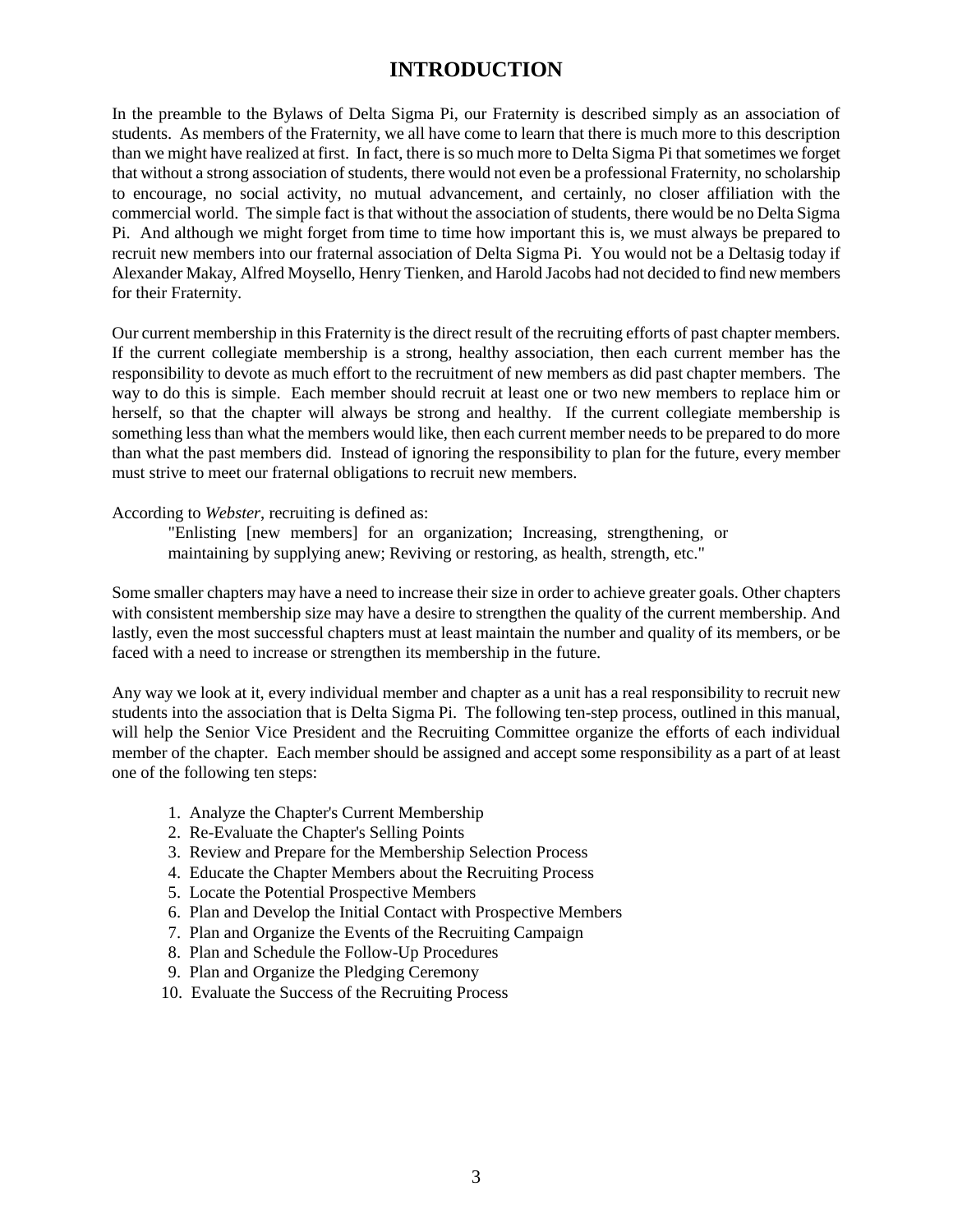## **MEMBERSHIP ANALYSIS**

"If we had more members, we could do so many more things!"

"Our chapter has gotten to be so large, that there are some brothers who I don't even know!"

"How big should our chapter really be?"

Perhaps you have heard some of the members in your chapter making comments or asking questions such as these. It is important for the Senior Vice President and the Recruiting Committee to seek out input such as this from as many chapter members as possible. But for those members of the chapter who will be organizing the recruiting efforts, the membership analysis will require a great deal of thought and work to get answers to comments and questions such as these. Since nearly every member in the chapter will usually have very strong opinions about what should be done concerning the chapter's membership, it can be beneficial to break the membership analysis down into two parts:

- 1. The chapter's current and future NEEDS for membership.
- 2. What the chapter WANTS for the current or future membership.

Making decisions about the current and future NEEDS for membership will require a review of the current composition of the chapter by class standing, expected graduation date, and male/female ratio. Decisions about what the chapter members WANT for membership, either now or in the future, will entail a more involved review of all the chapter's current and planned activities, with input coming from all chapter members. Depending on the chapter, there may be a very large difference in what is NEEDED and what is WANTED, or there may be almost no difference at all.

In most cases, the very basic NEEDS for membership will require that each member of the chapter at least find a replacement member for his or herself before graduation. But often, this is simply not enough, so the entire chapter should be reminded of all the NEEDS before each recruiting campaign. It may be necessary for each member to seek out a replacement each term. Every member of the chapter should be made aware of the number of members that will be graduating at the end of each term.

Many chapters must deal with temporary or permanent losses in membership for reasons other than graduation. It is not uncommon for students to transfer to another university, or simply not return to school for any number of reasons. Sometimes students may leave school for one term, or even longer, for internships or to work to make money to pay for their education. Obviously, it is impossible to plan for every situation that will create a loss in membership, but these unexpected losses can be estimated, and should not be ignored.

Determining what the basic NEEDS for the membership composition are is only a beginning. In fact, the real analysis will begin when consideration is given to what the chapter members really WANT. For instance, a chapter with 22 members that has only six graduating seniors has the basic need to recruit and initiate at least six new members, but the members will probably WANT many more. The question then becomes, "How many?" Answering this question will require the input of as many chapter members as possible.

An informal gathering of the chapter with open discussion about activities the chapter has sponsored in the past and activities the chapter would like to sponsor in the future is one way to begin to answer this question. It may be appropriate to discuss the chapter's committee structure. Are all of the committees being used? Are all of the committees large enough to complete their tasks? Are there some committees that are not needed, or others that should be created? This part of the analysis will require a thorough review of everything that is planned for the immediate and distant future. Part of planning for the future will require making estimates about how much manpower, or how many members, it will take to achieve goals that have been set forth by the entire chapter.

Each year, every chapter in the Fraternity receives an official recruiting goal established by Central Office. These annual goals are developed by reviewing the chapter's five-year membership average, the number of students in the school of business, and the number and types of other student business organizations on campus. These goals are established for two reasons. First, it provides the chapter's leaders with some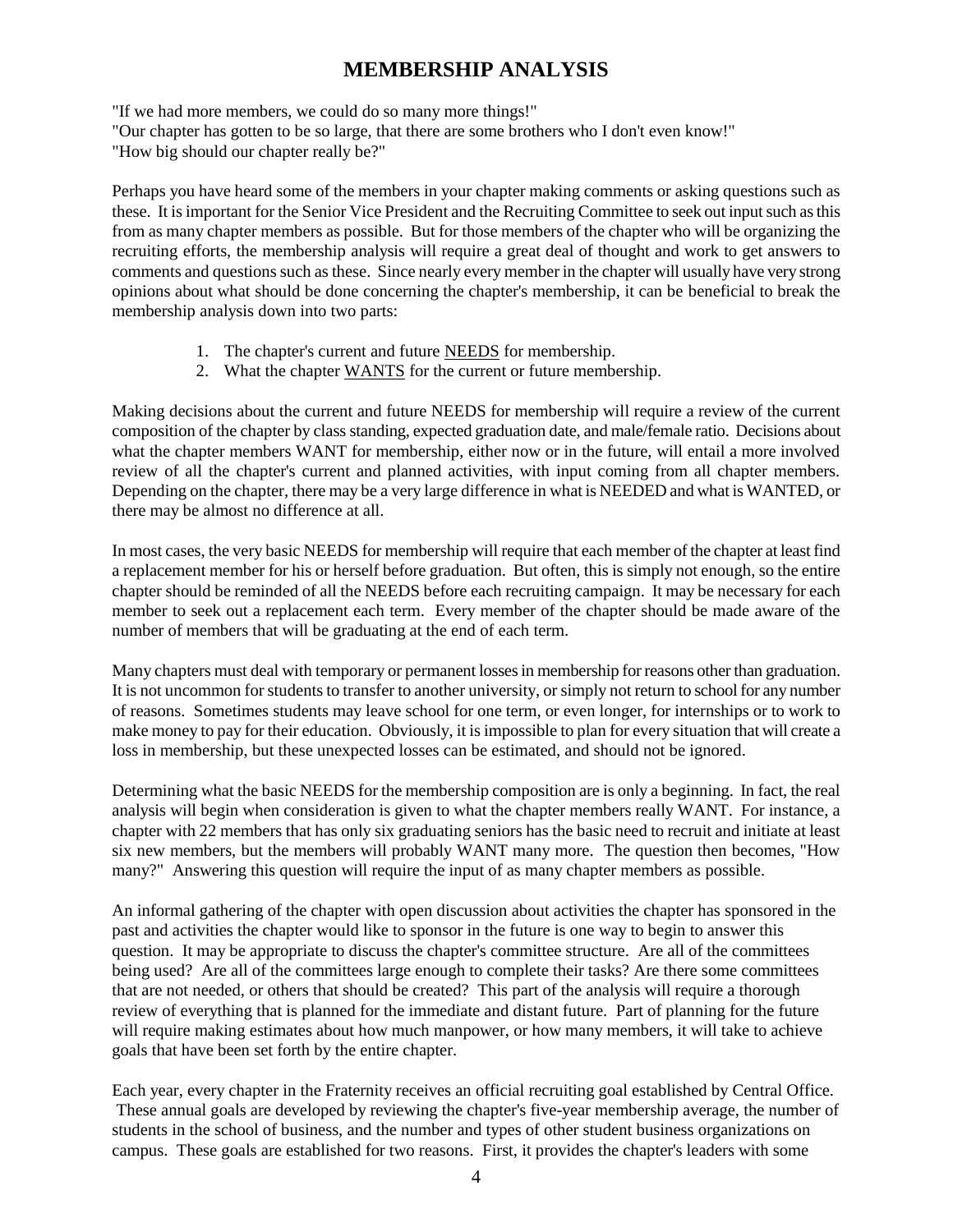direction as to how to go about planning for the recruiting process. Second, it serves as an official standard to reward those chapters that are able to effectively reach their goal. Since most chapters spend a great deal of time developing their own recruiting goals, most of the goals provided by Central Office staff are lower than those established by the chapter. If for some reason this would not be the case, the Senior Vice President should follow the directions of Central Office staff for revising the official recruiting goal.

### **SET A GOAL**

| Ideal Chapter size? (2-5% of the Business enrollment) | 50          |
|-------------------------------------------------------|-------------|
| Current Chapter Size                                  | -35         |
| The number we lose next year (graduation, transfer)   | $+12$       |
| Goal                                                  | $\equiv$ 27 |

After the chapter has analyzed the NEEDS and WANTS of the chapter for the current and future membership, and reviewed the official recruiting goal established by Central Office staff, specific recruiting goals for each term should be established. Every member in the chapter will benefit from knowing these goals. It will also be important for the Senior Vice President and the Recruiting Committee to base decisions about other parts of the recruiting campaign on these numbers. For instance, if the chapter has decided that it would be best to initiate 14 new members, the chapter may want to begin with a pledge class that is slightly larger in number.

The chapter will not be able to recruit every prospective member that is contacted during the recruiting campaign. In fact, the number of prospective members seriously interested in Fraternity membership will decline throughout the entire recruiting process. This selection process will occur naturally, but will require some advance planning.

After deciding how many new members the chapter hopes to initiate, estimates should be made about the number of pledges that will be needed to begin the pledge education program, the number of prospective members that will accept the chapter's invitation to become a pledge, the number of prospective members that will be seriously interested in Fraternity membership after attending recruiting functions, and the number of prospective members that will be invited and interested in attending the recruiting functions. By making estimates about how many prospective members the chapter needs to participate in each part of the recruiting campaign, individual chapter members will be able to do more to contribute to the success of the recruiting program and insure that the ultimate recruiting goals are achieved.

- Total number of Students in School or Division of Business
- Number of Prospectives Invited to Recruiting Functions
- Number of Prospectives Attending Functions
- Number of Prospectives Seriously Interested in Pledging
- Number of Prospectives Chapter Invites to Pledge
- Number of Prospectives Accepting Invitation
- Number Initiated into the Chapter

## **EVALUATION OF THE SELLING POINTS OF THE CHAPTER**

One of the many benefits associated with membership in Delta Sigma Pi is the career development that members receive by participating in the professional program or by accepting positions of leadership within the chapter. As a result of these and many other opportunities, members of Delta Sigma Pi are able to prepare for various careers in business. Whether individual members are studying for a career in accounting, finance, information systems, management, or any other business field, each and every member will have to be involved with marketing at some point during their career. It may be the marketing of a specific product or service, of an idea that will benefit the company, or it may even be the marketing of one's professional skills as a part of a job search. Marketing is a very large part of business.

The chapter's recruiting plan is the same as a marketing plan for a company. Any successful sales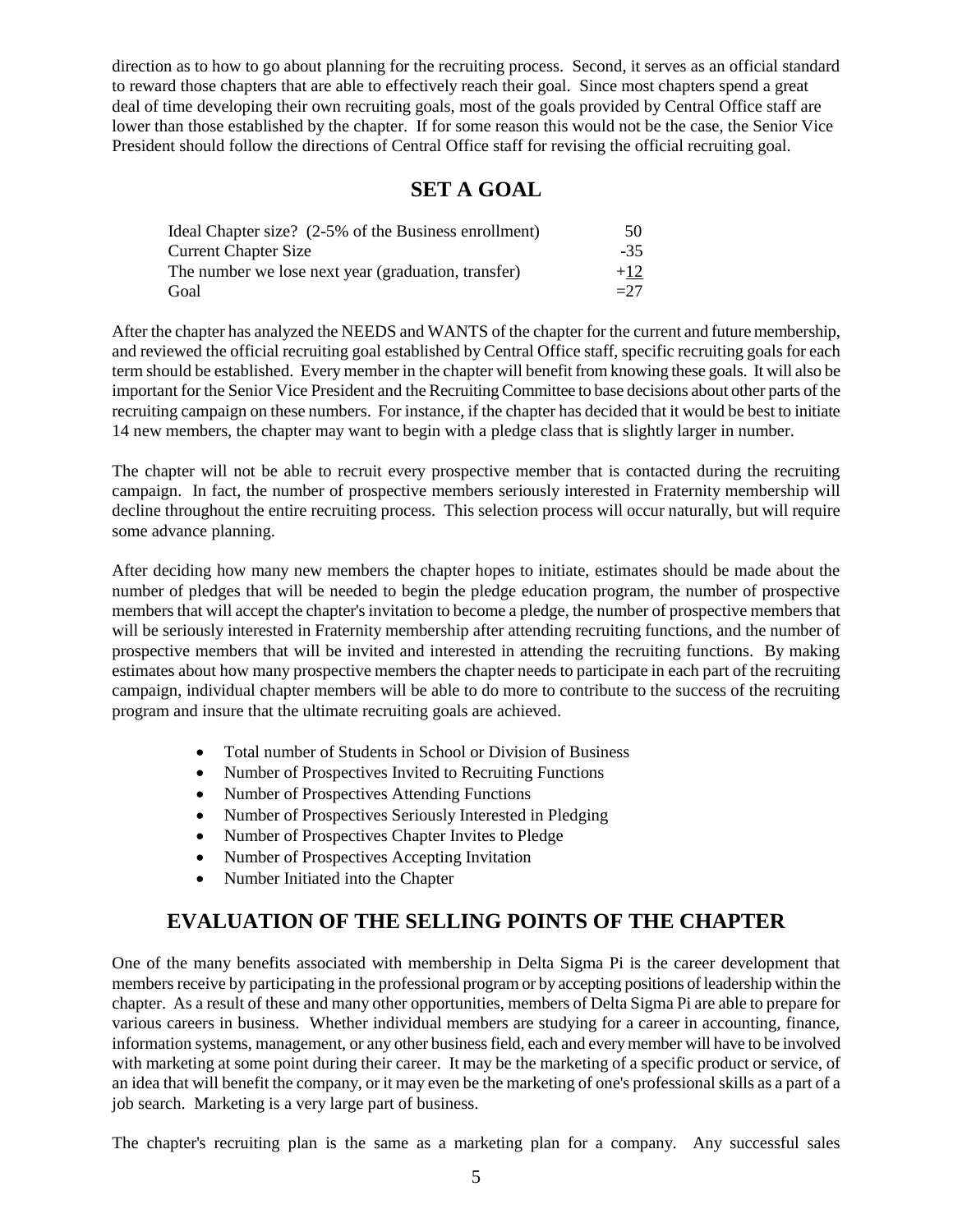representative will tell you that you must be prepared to approach your customers with a list of the benefits or selling points that can be derived from your product. In this case, our product is Delta Sigma Pi, our customers are the students in the school of business, and the benefits are numerous. The following list describes some of the benefits of membership:

- Life time membership
- Area conferences
- Grand Chapter Congress
- Social interaction
- Business experience
- Undergraduate scholarships
- Graduate study Fellowships
- Hotel discounts
- *The DELTASIG* magazine
- Delta Sigma Pi Credit Card
- LeaderShape® Institute
- LEAD Schools
- Provincial LEAD **Conferences**
- Corporate sponsorships
- Member of AACSB
- Homework Support
- Career fairs
- Social Networking through Facebook and LinkedIn
- Etiquette training
- Risk Management, Insurance & Conduct Policy
- Competitive dues and fees
- Over 270 Collegiate chapters
- Over 100 alumni chapters
- and contacts
- Over 240,000 members
- Rental car discounts
- Personal insurance coverage
- Chapter insurance coverage
- Time management seminars
- Financial planning seminars
- Faculty/Administration **Connections**
- Prominent business leaders
- Personal and Professional Development Seminars

It is important for each chapter member to be educated on each of these benefits. There are many other selling points, including some that may be specific to each chapter. Positive comparisons to other student organizations or other fraternities on campus can show the advantages of membership in Delta Sigma Pi. Special care should always be taken to avoid disparaging comments or negative promotion toward any other student organizations. It is always easy for prospective members to say they're not interested when they actually don't have enough information about the Fraternity. Brothers should be readily able to provide positive responses to objections presented by prospective members.

Identifying the selling points of the chapter, and responding positively to prospective members' questions are not enough to complete the sale of membership in Delta Sigma Pi. Successful sales representatives always end each sales presentation by asking the customer for the sale. When selling the Fraternity to prospective members, it is always best to ask the prospective member to take the next step towards membership.

> "Have you had an opportunity to sign our registration book?" "We will see you at our Meet the Chapter event this Friday, won't we?" "What time should I pick you up for our next function?"

Questions such as these can assure that the prospective member will be around to learn more about membership in Delta Sigma Pi. At the very least, this should allow for an opportunity to follow-up with the prospective member, even before the first recruiting event. Give the prospective member something tangible. Items such as a written invitation, an informational flyer, or an application will increase top of mind awareness.

## **REVIEW AND PREPARE FOR THE MEMBERSHIP SELECTION PROCESS**

The Bylaws of our Fraternity provide very specific direction about the voting process to be utilized for the selection of new members into Delta Sigma Pi. Chapters that prepare for this vote by organizing and conducting an effective schedule of activities throughout the entire recruiting process will have greater success electing the most qualified students for membership in the pledge education program. Because of the enormous demands placed on the time and energy of chapter members during the first few weeks of each term, preparing for this vote will be much easier for everyone involved.

The Senior Vice President and the Recruiting Committee need to perform a complete analysis of the chapter's membership needs after receiving general input and guidance from various sources within the entire chapter.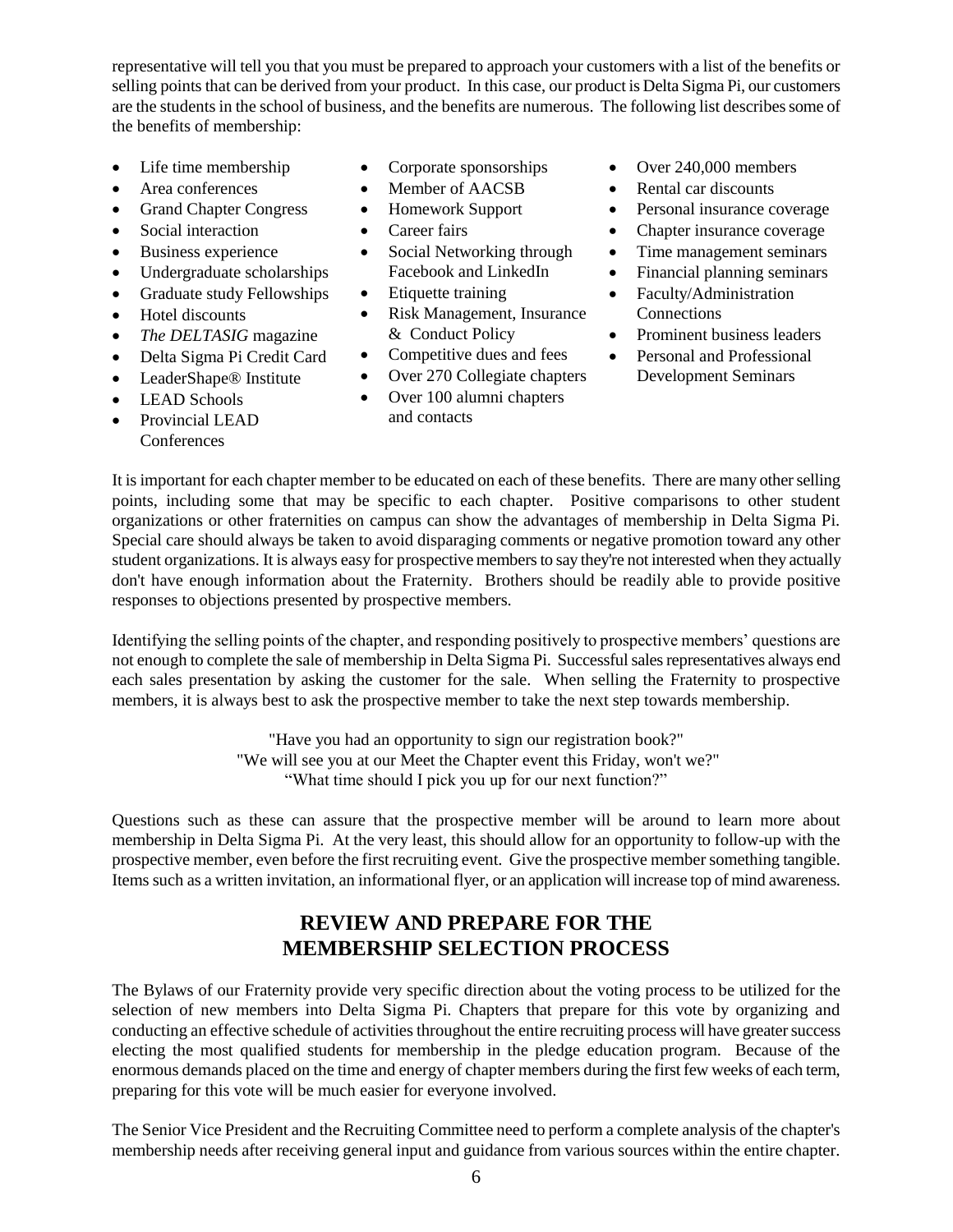Appropriate officers then need to conduct a complete review of both the technical and personal aspects of the voting process utilized for selecting pledges and, if necessary, for revoking a pledge after the start of the pledge education program but before initiation into the Fraternity. If enough events are conducted during the recruiting campaign to allow all chapter members plenty of opportunity to become acquainted with each prospective member who is seriously interested in Fraternity membership, then the voting process should go smoothly. Each member will know the chapter's goals and be able to make informed decisions about the candidates during the voting.

The methods for conducting a thorough membership analysis are covered in detail in another section of this manual. Before the recruiting campaign begins, it is also important for each member of the chapter to be familiar with the results of this analysis. If each member of the chapter can keep in mind the goal the chapter has decided on for the ideal pledge class size, the brothers will be able to use this direction when organizing their personal thoughts to cast votes on prospective members.

Sometime before the actual vote to select the pledge class members, the appropriate chapter officers should conduct a review of the Fraternity's voting process with the entire membership. The specific sections from both the Fraternity's Bylaws, as well as the chapter's Bylaws, that set forth this procedure, should be reviewed. It is best if this review can be completed at a meeting well in advance of the meeting during which the vote will be conducted. This will allow members an opportunity to be certain that they are familiar with this process. This is an important vote that is conducted only a few times during the collegiate chapter experience of every member. This means that every new brother, and even many of the more experienced members of the chapter, will not be able to cast their votes with any level of confidence, without first being reminded of the specifics of the process.

The Fraternity's selection process requires that chapter members have very good information about each prospective member before the vote to select pledges actually takes place. While it is extremely important to know as much as possible about each prospective member, the limited time available during the recruiting campaign makes it difficult to learn about so many people. Obviously, the best scenario would be for each brother to meet with and talk to each prospective member before the pledge class is elected. When this is not occurring, how does the chapter prepare to take the vote on prospective members?

Information sheets filled out by prospective members at the first recruiting function, or at a recruiting table, can serve as a basic source of information to refresh brothers' memories when considering a particular candidate for membership. Photographs, slides, or video tape recordings of prospective members can also serve as a reminder for brothers when preparing to vote. However, these information sheets and visual reminders cannot replace the information gained through personal contact that occurs at each recruiting event throughout the campaign. The greater number of recruiting events, be it informational, professional, or social, that the chapter conducts, the greater the opportunity for brothers to meet with and talk to prospective members.

One way for the chapter members to become more familiar with the prospective members is to conduct interviews as a regular part of the recruiting program. A smaller chapter may want to make arrangements for each prospective member to interview with the entire chapter as a group in a semi-formal atmosphere. These interview sessions are actually an additional recruiting event that can require a great deal of time and participation by all chapter members.

Fortunately, there are many variations for interviewing prospective members that require less energy. Some of these variations will require a relatively high level of participation from the entire membership, and some will require a relatively large amount of time for only a few members. The chapter should select or develop a variation that works best for the current members and size of the chapter.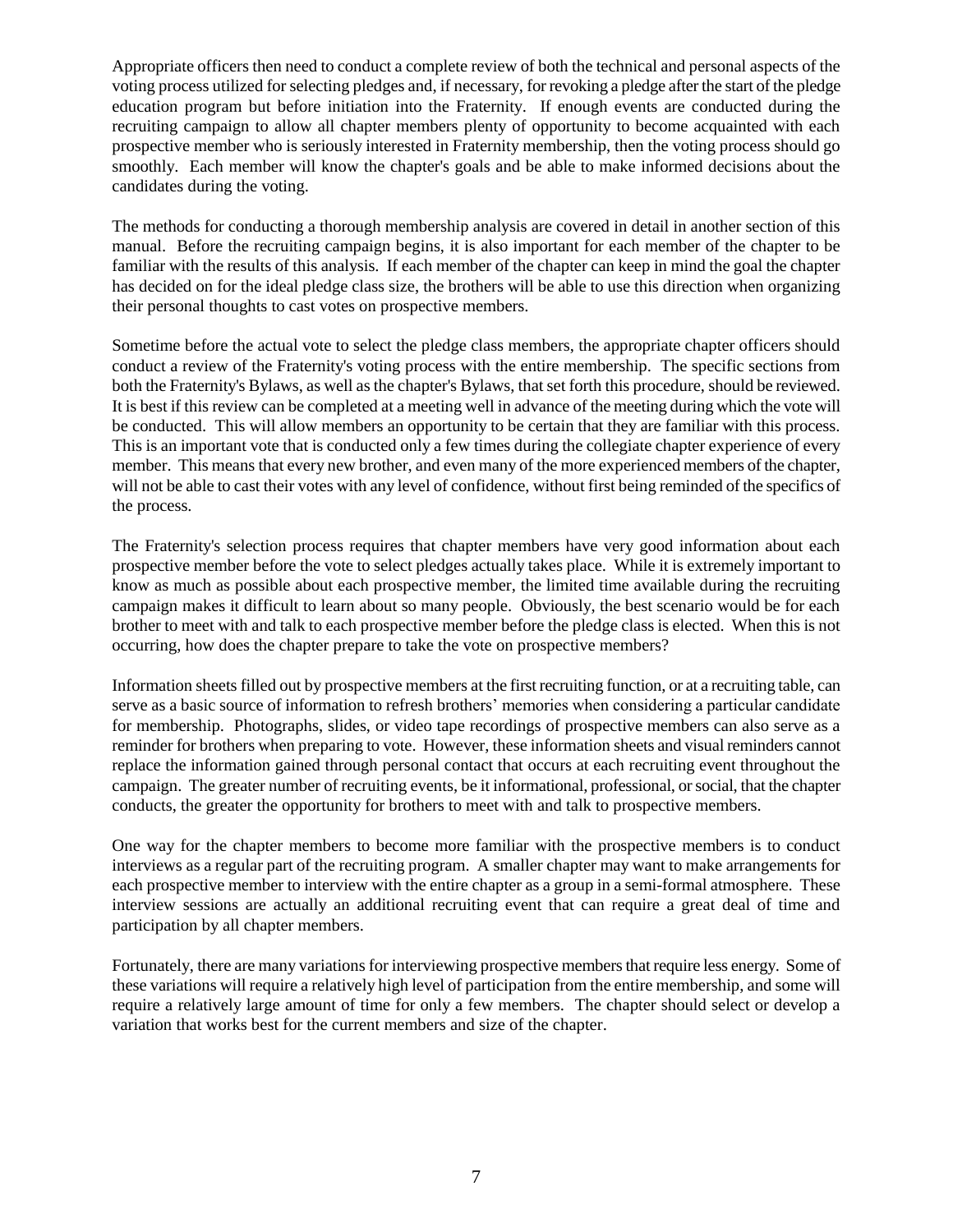In larger chapters, membership committees consisting of two or more brothers can be delegated the responsibility of interviewing each prospective member who is seriously interested in Fraternity membership. These committees would then have the responsibility of reporting back to the entire chapter about the qualifications of the prospective members. This variation does not necessarily take any less time, but it does require less manpower. Another similar variation, that can be less time consuming, involves conducting these interviews with the teams or committees during another regularly scheduled recruiting event, such as an informal social activity. This format allows most brothers the opportunity to meet with and talk to prospective members in a casual setting, while a smaller group is able to ask very specific and standard questions of each prospective member. Again, this smaller group then has the responsibility to report back to the entire chapter.

Regardless of the way the chapter decides to conduct interviews with prospective members, the same types of questions will need to be asked. What types of questions are appropriate for these interviews? Basically, these questions should be as much like those questions employers ask during an employment interview as possible. Care should be taken to avoid questions that might suggest a violation of the Risk Management and Conduct Policy of the Fraternity, or anti-discrimination laws of the university or government. Because of the fraternal nature of our organization, special care should be taken to avoid questions and questioning sessions that might cause undue stress on prospective members, or otherwise violate any anti-hazing laws of the Fraternity, university, or government. A list of potential questions follows:

#### **Questions About Personal Background**

- 1. Why did you choose your current major?
- 2. Why did you decide to come to this college/university?
- 3. What are your interests/hobbies?
- 4. How would you describe yourself?
- 5. How do you think a friend or professor would describe you?
- 6. What do you consider to be your personal strengths and weaknesses?
- 7. Describe your most rewarding and most difficult college experiences.
- 8. Do you feel you have done the best scholastic work of which you are capable?
- 9. Tell us about yourself.
- 10. What have you learned from your mistakes?

#### **Questions About Organization**

- 1. What is your current class schedule like?
- 2. What other activities/organizations are you involved with?
- 3. How well do you manage your time?
- 4. Are you familiar with the obligations of membership and requirements of time for membership in Delta Sigma Pi?
- 5. How much time would you have available for participation in activities with Delta Sigma Pi?

#### **Questions About the Future and Careers**

- 1. What do you hope to be doing after graduation? Five years after?
- 2. What do you hope to get out of your association with Delta Sigma Pi?
- 3. What do you think you could contribute to the Fraternity?
- 4. How do you feel college is preparing you for the future?

#### **Questions About Leadership Skills**

- 1. What types of class projects have you enjoyed the most?
- 2. What types of people do you enjoy working with?
- 3. Describe a situation when you have worked with other people to achieve a set of goals.
- 4. What offices have you held in the other organizations you are or have been a part of?
- 5. What qualities do you believe are important for leadership?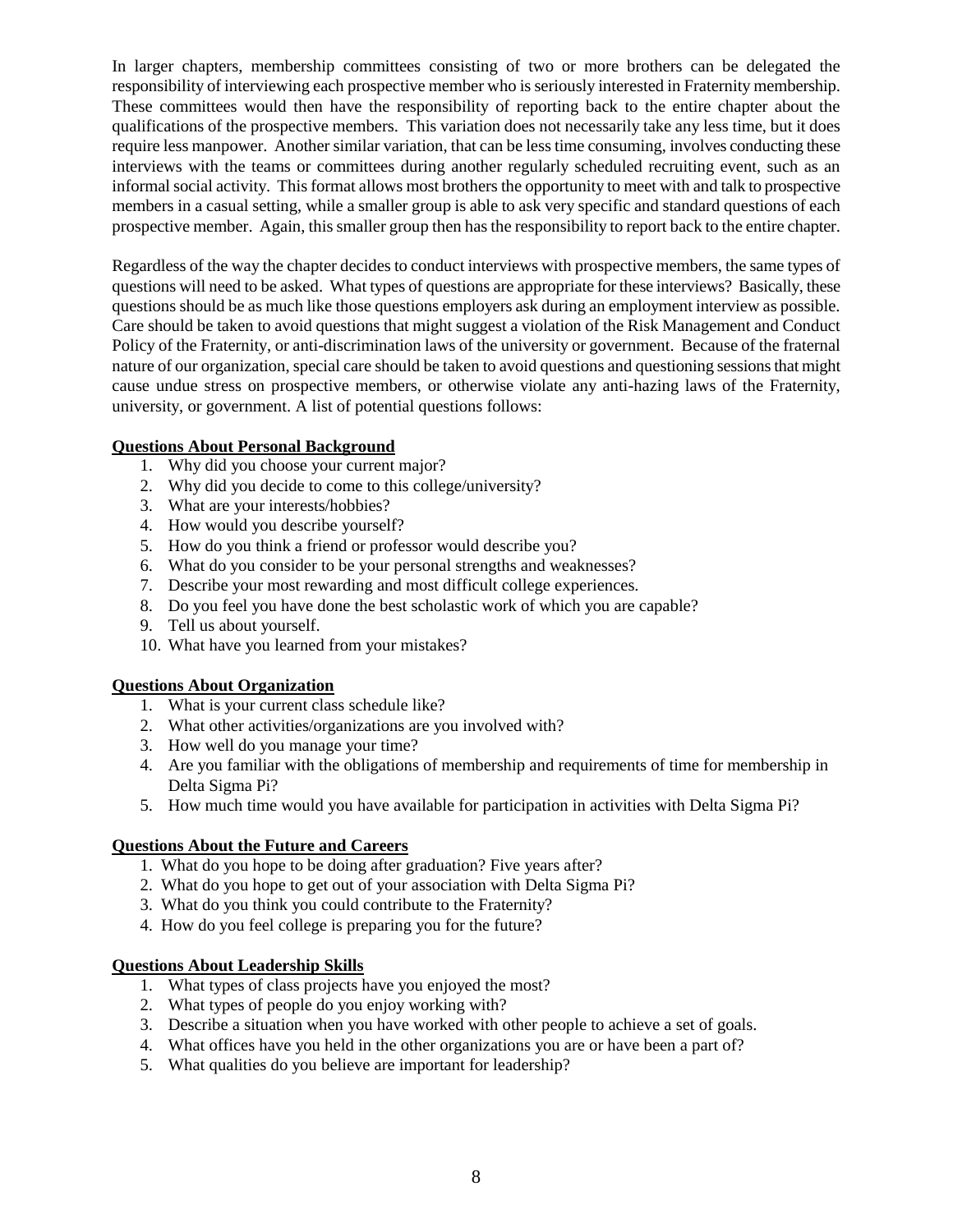#### Practice conversations

Practice recruitment conversation with chapter members. Practice will:

- Make using these questions easier
- Teach you how to conduct a natural conversation
- Allow you to take control of the conversation if it gets out of hand (don't let yourself be "interrogated")
- Increase your personability
- Progress a stagnant conversation and prevent lull

Practice using groups. It is best to begin with two brothers. After practicing with two brothers have another brother enter the conversation to practice conversation roles.

The roles include a "leader" and a "wingman". The leader is usually the first person that speaks with the recruit. The leader "leads" the conversation. The wingman is usually the second person to enter the conversation. The leader always introduces the wingman. The wingman is the reinforcer. Remember at any time you may become the leader so be sure to practice both. The best situation during recruitment is a "leader," a "wing-man,' and the recruit.

Practice introductions for better flow. Also practice conclusions, never just leave a conversation with out "closing" the conversation. Always remember a conversation that is natural makes the recruit feel comfortable and included.

## **EDUCATE THE CHAPTER MEMBERS ABOUT THE RECRUITING PROCESS**

Many times in the operation of the Fraternity, we overlook the background of individual members when assigning responsibility for special assignments. This is often true when conducting officer transitions, assigning committee membership, and when preparing for the recruiting campaign. Recent initiates, who have never experienced the recruiting process as a member of the chapter, may not be familiar with what is expected or required of members at recruiting events. Members may not always be certain about facts concerning the Fraternity, or how to present information to prospective members when questions arise during recruiting events. For these reasons, it is important for members to be educated on several different things, before the recruiting campaign begins.

There are several different ways to complete this educational process. The chapter may hold some sort of a welcome back social event for members at the beginning of each term. Since events such as this are usually conducted before the recruiting campaign begins, it is one opportunity to be sure that members are prepared with the proper information. The chapter's recruiting committee might conduct a more formal recruiting workshop for members. A workshop such as this could be conducted at the end of the term, following the completion of one pledge education program, or at the beginning of the next term, prior to the beginning of the next recruiting campaign. The Senior Vice President can also prepare several information sheets to be given to members at a regular or special chapter business meeting. By spending just a few minutes at a regular or special meeting, the chapter will be more prepared to effectively recruit new members, and each member will be better prepared to sell membership in the Fraternity on their own.

Regardless of the format, the Senior Vice President will need to be sure that members receive up-to-date information. At a minimum, a review of the following should be conducted before the chapter begins each recruiting campaign:

- 1. The chapter's selling points.
- 2. Responses to objections of prospective members.
- 3. Costs of pledging and membership.
- 4. The membership selection process.
- 5. General chapter and Fraternity information.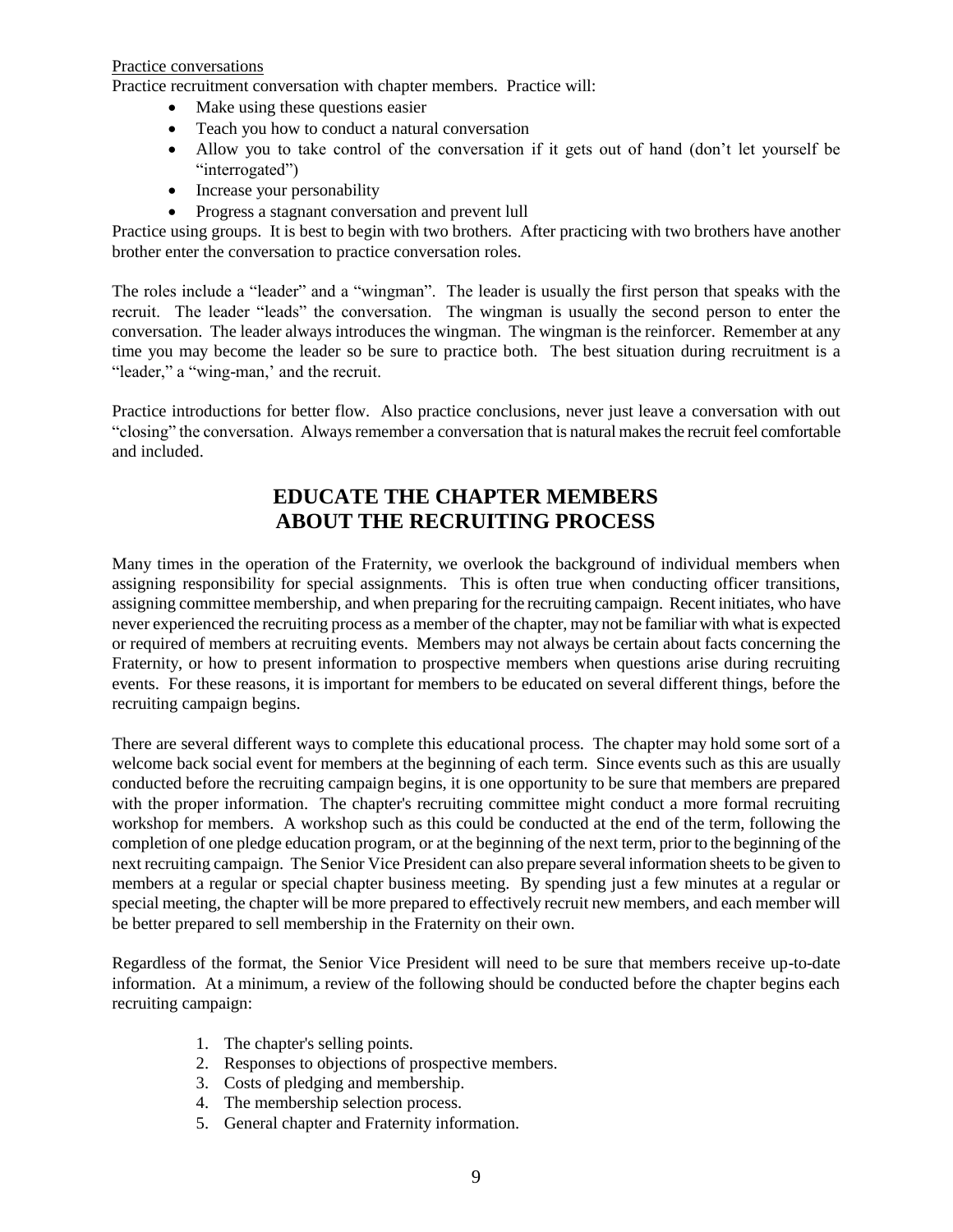The importance of being familiar with the chapter's selling points and potential objections of prospective members, as well as the membership selection process is detailed in other sections of this manual. Members should also be familiar with some general information about the chapter and some basic facts and figures about Delta Sigma Pi.

#### Chapter Related

- Any information distributed to prospective members
- Faculty members
- Meeting times and dates
- Major professional, service, and social events
- Chapter leader names/ contact information
- Current initiation fees and chapter dues
- Number of members

#### Fraternity Related

- Regional collegiate and alumni chapters
- Total number of chapters
- Number of members
- Number of alumni chapters
- Prominent/Honorary Deltasigs
- Next LEAD School, LEAD Provincial Conference or Regional/Area Conference
- Next Grand Chapter Congress
- Scholarships and Grants

However and when it is done, brothers should always be knowledgeable and prepared to sell the Fraternity, before the recruiting campaign begins.

## **LOCATE THE POTENTIAL PROSPECTIVE MEMBERS**

During the Membership Analysis process, decisions are made about the number and class standing of new members needed to perpetuate the chapter. After the chapter has decided to recruit a certain number of freshmen, sophomores, and/or juniors, these prospective members must be found and contacted. It will not be enough to assume that these individuals will seek out the Fraternity. In most cases, it will be up to the chapter to take the initiative. Where do we look to find potential prospective members?

Potential members include business majors, approved economics majors, and other qualified majors approved by the Board of Directors. Business minors do not qualify for membership. A complete list of approved majors for your university can be found within the Hub. If you would like to submit a request to add a major to this list, you can do so through a Hub form.

The most widely used method of contacting potential prospective members is a roster or list of students registered in the school of business. These lists can usually be requested according to class standing or other basic criteria, such as address (on-campus versus off-campus), departmental major or minimum grade point average (if the chapter has a minimum requirement above that of the school). The Chapter Advisor may be helpful in acquiring these lists.

Most business schools have a variety of other clubs and organizations. Since the students in these various organizations have already shown an interest in becoming involved in an extracurricular activity related to their business education, they may welcome the opportunity to gain the added benefits associated with membership in Delta Sigma Pi. Many of the current chapter members may also be members in these other organizations, and will be able to contact some of these potential prospective members personally. When contacting these potential prospective members, it is important to avoid the outright pirating of the membership of these other organizations. An unstable relationship with these other organizations could make for a poor image for the chapter, and serious membership problems in the future.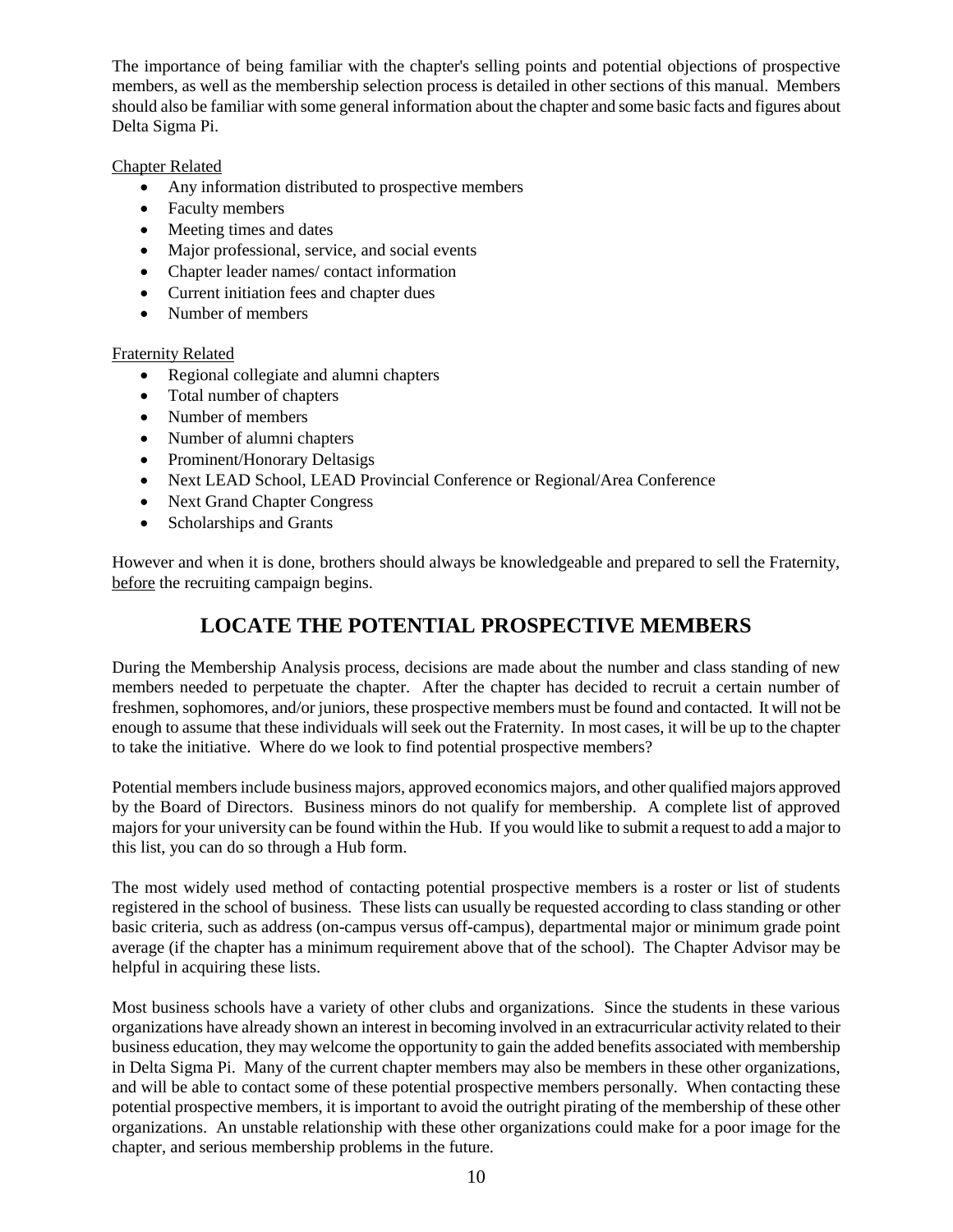It should also be noted that members of some competing student business fraternities are not eligible for membership in Delta Sigma Pi. **Alpha Kappa Psi, Phi Gamma Nu, and Phi Chi Theta** are all considered to be in competition with Delta Sigma Pi, as are local professional business fraternities and sororities. Chapters of Delta Sigma Pi may not initiate members of these organizations. If there is ever any questions as to what organization might be considered in competition with Delta Sigma Pi, contact Central Office staff for clarification.

The chapter may also be able to gain qualified potential members by working with the faculty. Faculty Deltasigs may often be willing to suggest the names of those students who have shown potential interest in the classroom. Particular attention with these efforts should be given to those faculties that teach entry-level business courses to younger students. The faculty can also promote the chapter and its activities by announcing upcoming events during class or allowing members to make announcements.

Although the chapter should avoid utilizing this or any other source for locating potential prospective members exclusively, College Honor Lists can provide the names of students who have excelled in the study of business administration. Similarly, Departmental Lists can provide the names of potential prospective members by their major area of study within the school of business. These sources may be beneficial when the chapter is attempting to improve its academic image, or improve the balance of members with different fields of study.

## **MAKING INITIAL CONTACT WITH PROSPECTIVE MEMBERS**

After the chapter has identified the various sources of prospective members, initial contact must be made with these students. There are many different ways or forms of media that can be used to contact business students, including print, electronic, posted, and direct mail. The chapter should avoid using only one media form to make the initial contact with prospective members. Some forms of media are costly and can potentially reach a large number of business students, but there are many inexpensive methods that can also reach a relatively large number of prospective members. Some things will work better for different chapters, but a combination of several forms of media is always the best approach. When it comes to making the initial contact with prospective members, the most successful chapters use an aggressive schedule of advertising and promotion along with a dynamic recruiting table for the best possible results.

#### **Printed Materials**

- Campus Newspaper
- Student Handbooks
- Brochures (available from the Central Office, or use your own)
- Bookmarks

#### **Electronic Media**

- Radio Stations
- TV Monitors
- CDs/DVDs/Multimedia
- E-mail
- Chapter website
- Campus activities website
- Social Media (Facebook, Twitter, LinkedIn, Instagram, etc.)

#### **Posted Materials**

- Display Cases
- Flyers
- Banners
- Posters/Signs (available from the Central Office, or create your own)
- Blackboard Notices
- Bulletin Boards
- Other local options approved by the university/college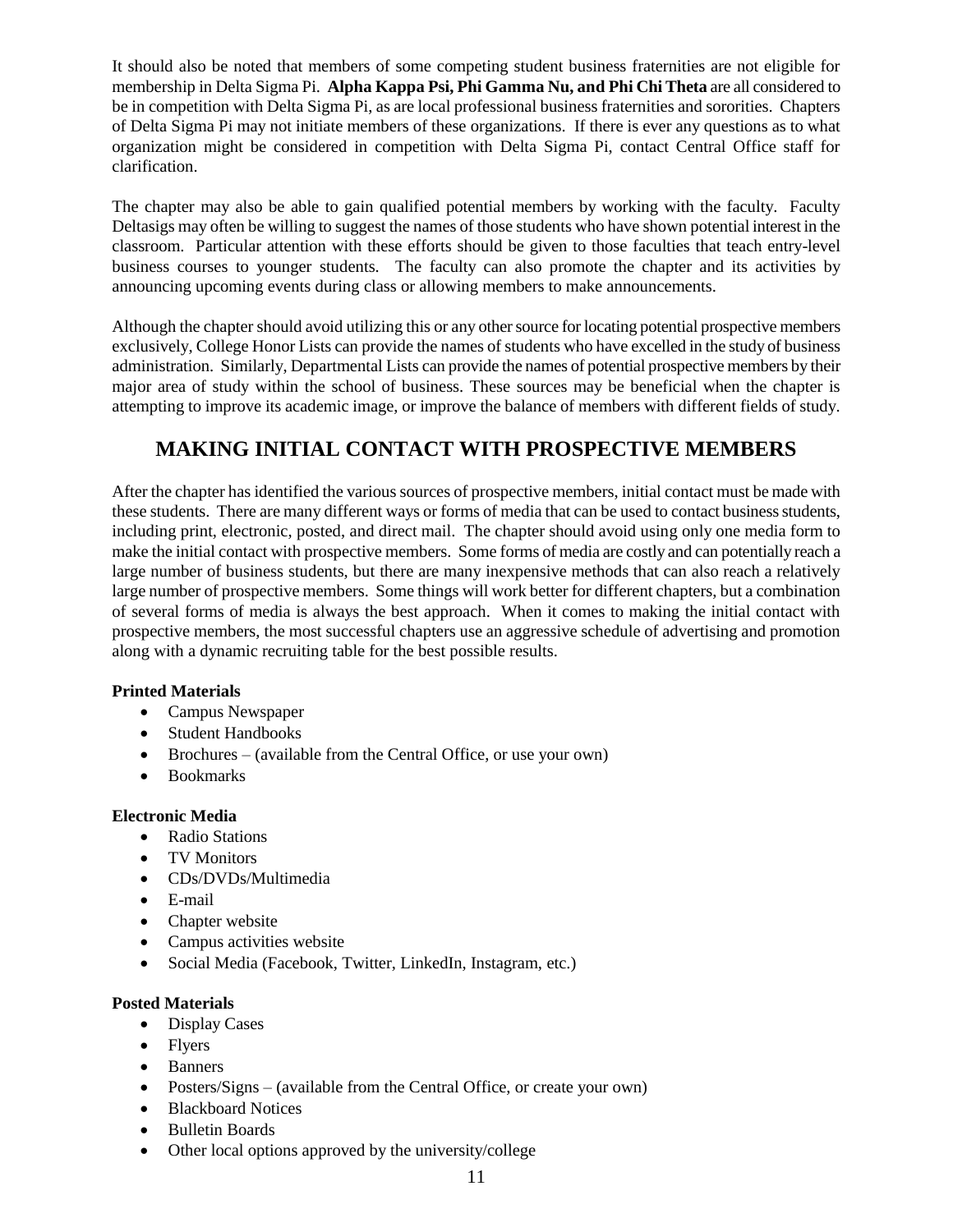#### **Direct Mail**

• Letters/Postcards

#### **Other Ways to Contact Prospective Members**

There are many other forms of advertising and promotion that can be used by the chapter at very little cost. Walking Signs, "letter/jersey" days, business cards, table tents in cafeterias or lounges, and bookmarks stuffed into business textbooks at campus bookstores can all be used to promote the Fraternity in general or to promote specific recruiting events. Direct telephone calls to prospective members can be an inexpensive way to get immediate contact and offer personal invitations to recruiting events. Personal contact in classes or other extracurricular activities is, without doubt, the most effective approach to contacting prospective members. A recruiting table is another excellent opportunity to create personal contact between chapter members and prospective members. Think of fun on-campus events to increase your visibility. Speak with your campus activities or Greek life offices for additional ideas and opportunities and to receive approval for your campus promotions.

#### **The Recruiting Table**

Whether as part of a student organization fair or as an individual effort on behalf of the chapter, the recruiting table should be a part of every chapter's advertising and promotion efforts. When organized properly, a recruiting table allows for the communication of information to prospective members through printed materials, visual displays, and personal contact. The recruiting table can also allow chapter members an opportunity to get names and telephone numbers of prospective members (and prospective members' friends) that can be followed-up on at a later time.

With the exception of student organization fairs, the most obvious place to set up a recruiting table is in, or just outside, the building where most business courses are taught. Most of the traffic in and around these buildings will be business students. However, other high-traffic areas on campus might also be good locations for a recruiting table. Just remember, the closer the recruiting table is to prospective members, the more effective the efforts of the chapter members working at the table will be. The location or locations for the recruiting table should be selected and reserved (if necessary) well before the recruiting campaign ever begins.

The chapter's Delta Sigma Pi banner should be placed behind the recruiting table if possible, not draped over the front of the actual table - a tablecloth should be used for that purpose. The banner should be high enough so that every one can see it at a distance, even at the most active times. Whether the chapter uses its traditional banner or a special banner specifically designed for the recruiting campaign, both the English words Delta Sigma Pi and the Greek letters should appear on the banner. Remember, most prospective members are not familiar with Greek letters or the organizations they represent. This is important to remember during the entire recruitment process to avoid abbreviations, Fraternity jargon, and unfamiliar Greek letters.

The recruiting table should be large enough to adequately display all of the advertising and promotional materials without being crowded. Remember, the larger the table area, the greater number of prospective members you can entertain at one time. If the table area is too small and crowded, this may give prospective members the perfect excuse to pass by Delta Sigma Pi.

Several things should always be present on the recruiting table. First, as already mentioned, a tablecloth. Especially if the table is being borrowed; many of these tables are old and worn down, and less than attractive. Advertising and promotional materials should include current and or interesting copies of *The DELTASIG* magazine. Displaying *The DELTASIG* magazine is a colorful way of representing the international aspect of our organization. Recent copies of the chapter newsletter will help to explain the types of activities the chapter has been involved with, as well as show the prospective members that the chapter is very organized. Recruiting brochures - either chapter produced brochures or the professionally designed brochures available from the Central Office can provide prospective members with a wealth of information. Chapter business cards can also be used to give prospective members a familiar chapter member to call upon should they have any questions before the next recruiting event.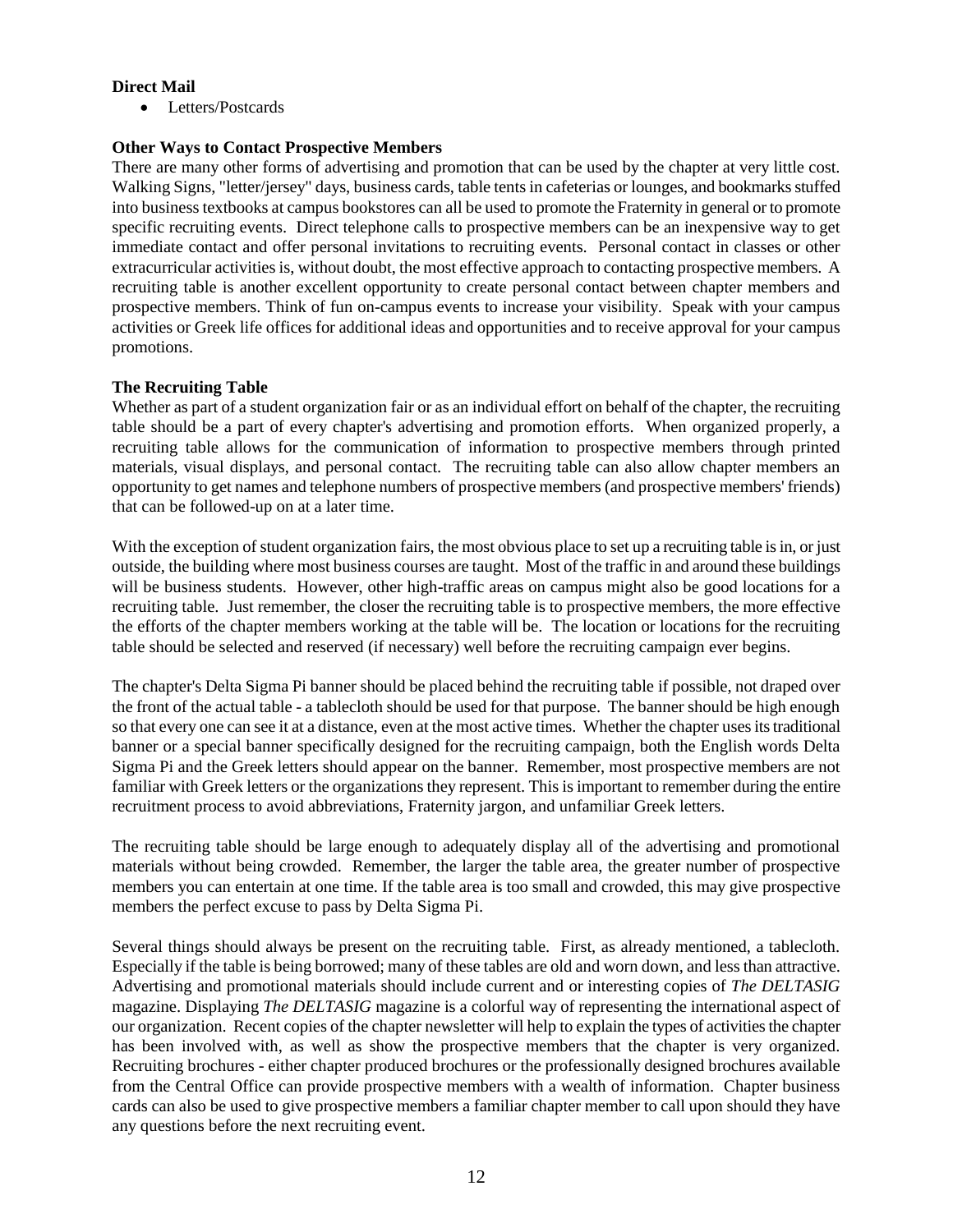The chapter scrapbook, with a balance of photographs from recent professional, service, and social activities, along with the chapter's calendar of activities will give prospective members a very good idea of what the organization is all about. The chapter may even want to develop a short video or slide show to be used on a monitor at the recruiting table. Registration book or sheets should be organized and presentable. All materials on the table should reflect the professional nature of the Fraternity. Having some members sign the sheet may help with registration because the prospective member will not have to be the first to sign up.

The chapter should have the most outgoing and aggressive members working the table to attract prospective members, and other members should be there to provide support and talk with prospective members once they approach the table. Chapter members working the table should always remember what the objective of the recruiting table is. In most cases the objective will not necessarily be to sell membership in Delta Sigma Pi immediately, but to create enough interest in prospective members to get them to attend the next recruiting event. Chapter members at the table should never use chairs behind or around the table. As representatives of the chapter, members should be standing as they talk with prospective members, thus creating a feeling of excitement about Delta Sigma Pi. Appropriate dress for the recruiting table depends on the current image of the chapter and the atmosphere of the surroundings, but should either be professional or letters or jerseys. In professional dress brothers will be wearing the Fraternity badge and emphasizing the professional and fraternal nature of our organization, while wearing "letters or jerseys" will emphasize the social and fraternal nature of Delta Sigma Pi.

Some chapters may not have enough members to work at a recruiting table for extended periods of time each day of the recruiting campaign. This does not, however, mean that those chapters cannot make use of a recruiting table. Unmanned recruiting tables with displays that are not easily removable and brochures that interested prospective members can take with them can be quite effective. Of course, nothing can replace personal contact, but lack of manpower is never a reason not to have a recruiting table.

## **EVENTS OF THE RECRUITING CAMPAIGN**

The most successful recruiting efforts involve several different types of recruiting events. Basically, these events include the following:

- 1. Informational events
- 2. Professional events
- 3. Community/university service events
- 4. Social events

#### **Informational Meetings**

The most common information meeting is the "Meet the Chapter" event. Other information meetings might be conducted as part of a student organization fair, a less formal reception, or an open house or open office. Basically the same type of information will be conveyed to prospective members at any of these events, but because of the importance of and the common use of the "Meet the Chapter" event, a detailed review of that event is presented here.

As with any event during the recruiting campaign, the date and time selected for the "Meet the Chapter" event is critical. Special considerations should be given to avoid conflicts with any major university, community, or national events and holidays. In addition to these events, the chapter should work closely with Fraternity National Officers to avoid conflicts with any area, regional, provincial, or National conferences, meetings, or other events. The time of day selected for the "Meet the Chapter" event is equally important. Depending on the type of campus, the chapter may want to conduct all the recruiting events at the same time of day or evening, or at different times on different days to accommodate students' different schedules.

The room used for any function can greatly affect the success of the program. Since Delta Sigma Pi is a professional business administration Fraternity, it is proper to identify the chapter with the school of business by holding as many recruiting events as possible in the business building. Many times, a faculty lounge or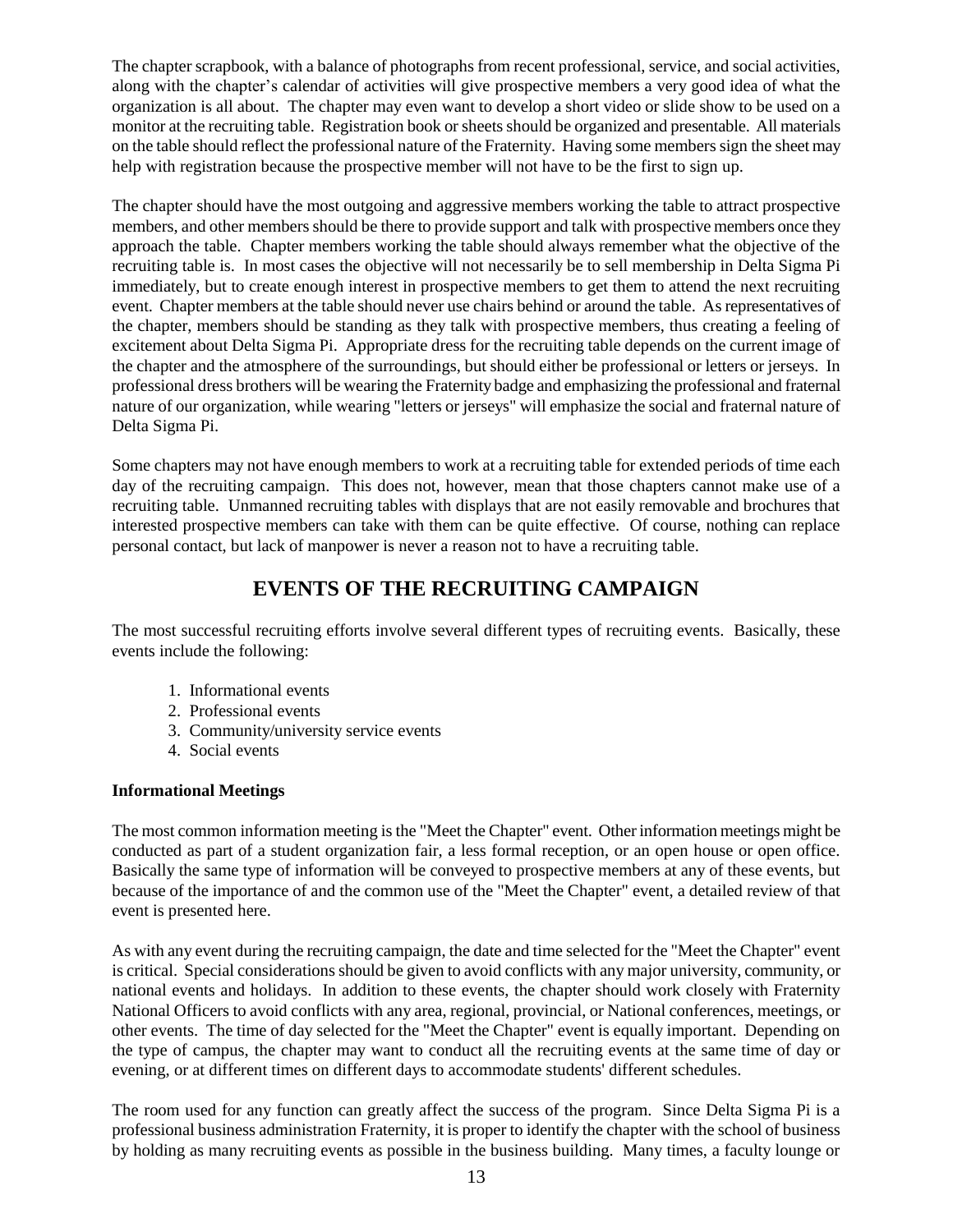reception room is made available to responsible student groups. These lounges usually provide comfortable seating in a non-classroom atmosphere, and many are equipped with facilities for the preparation and or service of refreshments. If adequate facilities are not available in the business building, the chapter may want to conduct the "Meet the Chapter" event in the student union building. These buildings normally house a variety of rooms to allow for small or large gatherings. This too is important, because when a room is too large, even the largest of groups can appear to be "lost" in one corner of the room.

Since the "Meet the Chapter" event should allow an opportunity for chapter members and prospective members to mingle, proper refreshments should be available. Because this is an information meeting devoted to serious discussion of the Fraternity, coffee, soft drinks, and light snacks are in order. The number and type of refreshments served will depend on the expected number of total guests (both brothers and prospective members) and the money available to spend on this part of the recruiting campaign. Chapter members should always allow prospective members the opportunity to enjoy the refreshments first.

Again, due to the more serious nature of the "Meet the Chapter" event, alcoholic beverages are not appropriate, and in fact, should be considered inappropriate for any event during the recruiting campaign. Alcohol should never be served or consumed at any chapter gathering in a manner that would violate any policies of the Fraternity or the educational institution, or any laws of the local, city, or state governments.

Whenever possible, the chapter should attempt to provide transportation for prospective members to and from the "Meet the Chapter" event. This not only makes a positive impression, but also helps to insure that the prospective members will be in attendance. To insure that the guests will be properly welcomed, two or three chapter members should be stationed at the entry door to greet the guests as they arrive. As part of the initial greeting, each guest should sign a registration book and receive a nametag. Also, this may be an excellent time to ask the prospective members to complete an information form.

In order that every brother can make an informed judgment on each prospective member, it is important that the brothers and the prospective members are able to meet and talk with each other for at least a short time. When the prospective members and brothers are gathered at a "Meet the Chapter" it is an excellent time to inform the prospective members about the Fraternity and for the brothers to get to know the prospective members individually.

Each brother needs to know that an effort needs to be made to meet each prospective member. It is not the duty of the prospective member to try and meet every brother. They have already made an effort by showing up to the "Meet the Chapter" event and it is now the duty of each brother to meet every prospective member.

As a prospective member arrives at the "Meet the Chapter" a brother should greet them at the door and direct them to fill out a nametag. Members of the recruiting committee should coordinate brothers to greet each new prospective member as they enter the room. Brothers who know a prospective member personally through class, work, sports, etc. are a good first contact to make prospective members feel at ease.

The brother should talk to the prospective member individually for a few minutes getting to know him/her and answer some questions about the Fraternity. After 3-5 minutes the initial brother will then introduce the prospective member to another brother and leave them to talk. The new brother will then talk with the prospective member for another 3-5 minutes and then introduce him/her to yet another brother. The brother will probably also meet another prospective member who is already talking to that other brother. The personal introductions from one brother to next should help reduce any prospective member's anxiety about speaking with strangers. Eventually all of the prospective members will have been introduced from one brother to the next until they have spoken to all of the brothers in attendance. Everything should be accomplished in about 1 or 2 hours depending on the number of brothers in attendance and the number of prospective members recruited to the event.

This gathering should have a very relaxed atmosphere. Prospective members should not feel like they are getting grilled with questions. Rather, they should be meeting friendly new people who just want to get to know them and tell them all about this great Fraternity.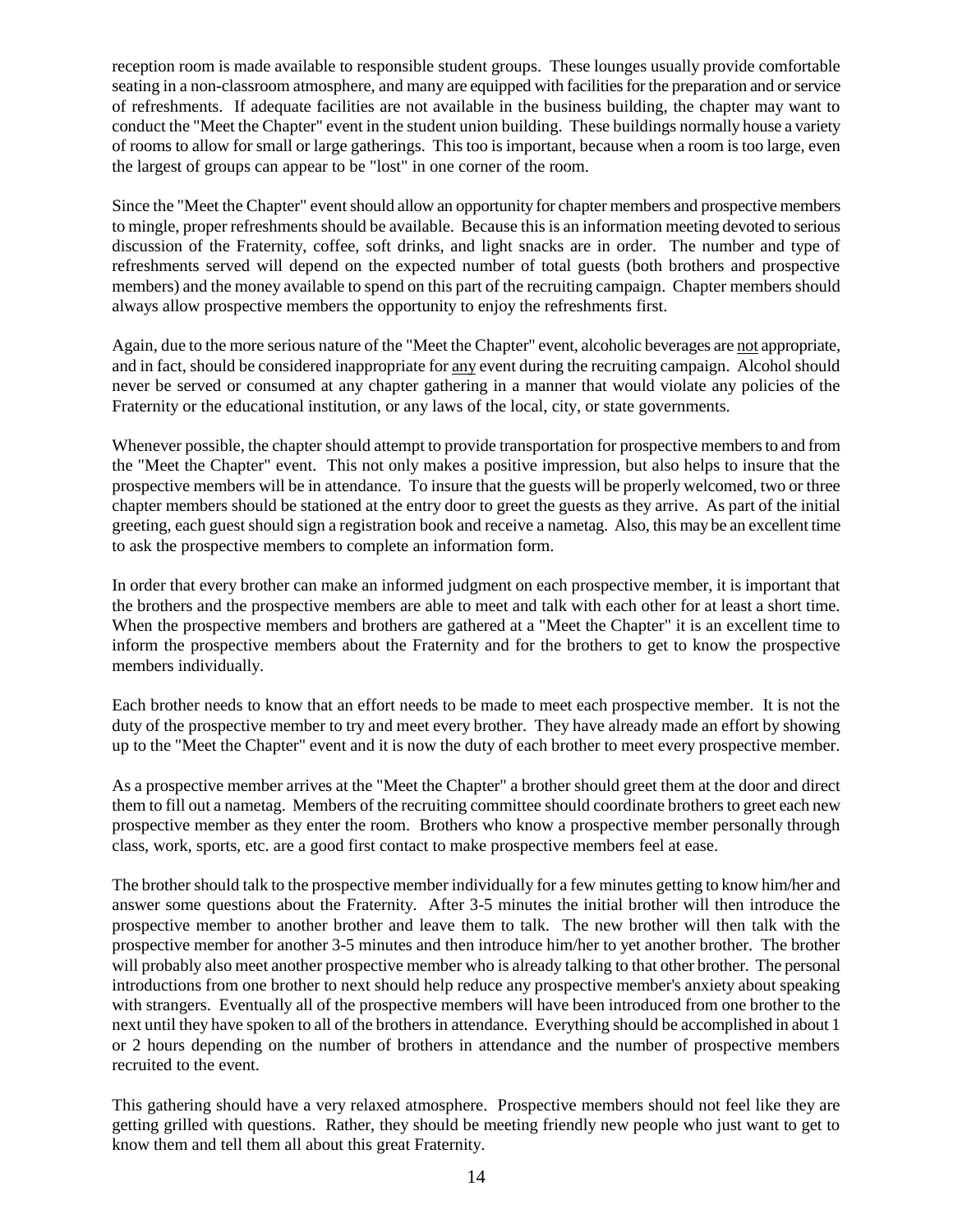Sometime during the event, after most prospective members have arrived, a formal presentation should begin. As brothers and prospective members are being seated, the brothers should attempt to alternate the seating, so that each guest is seated beside one or two chapter members. A situation where all the guests are grouped together and the chapter members are all in one area should be avoided. When everyone is seated, a host should welcome the prospective members and offer appropriate introductions. Although it may seem obvious to have the chapter President or Senior Vice President open the meeting, the chapter should assign this job to the best public speaker and most entertaining brother. Depending on the number of chapter and prospective members in attendance, the host may want to utilize an around-the-room introduction system. This allows each person present to introduce him or herself to the group, and can effectively make the prospective members feel quite welcome.

The chapter may want to utilize a variety of speakers at the "Meet the Chapter" event, including chapter members and officers, Alumni or Faculty members, or National Officers. With so many individuals available to make presentations, attempts should be made to keep the program short and to the point. Direction about specific topics should be assigned to each person speaking to avoid repeating information. At a minimum, the following topics should be covered:

- 1. The background of the Fraternity's history, purpose, and national organization
- 2. A brief discussion of the chapter's activities
- 3. A review of the basic obligations for pledgeship and membership
- 4. A detailed review of all financial considerations relative to pledgeship and membership
- 5. A brief discussion of the membership selection process
- 6. An overview of all upcoming recruiting events
- 7. A brief Testimonial

The chapter may want to present many of these topics by utilizing a slide show or videotape presentation. These presentations should exemplify the professional, service, and social aspects of Delta Sigma Pi. This is the perfect opportunity, after having told the prospective members about the chapter's activities during the beginning of the campaign, to show them examples of these activities, before they actually become involved with and participate in the other events of the recruiting campaign.

After completing an overview of the upcoming recruiting events, the Senior Vice President or other host, should conclude the presentation by allowing for questions from prospective members, possibly asking for those who are interested to sign up to attend the next event, and by inviting everyone to enjoy the refreshments.

Getting the interested prospective members to sign up to attend the next event is an important step in "closing the sale," and will allow for effective follow-up. After adjourning to the refreshments, the chapter members should circulate to talk more casually with the prospective members. The chapter members should remain present until all the prospective members have left.

#### **Professional Activities**

When planning the chapter's calendar of activities, the Senior Vice President should work closely with the Vice President-Professional Activities to plan a professional event during the recruiting campaign. This professional event will be part of the chapter's regular professional program, but will primarily be an opportunity to let the prospective members experience, first hand, the professional nature of the Fraternity. For this reason, the chapter may wish to utilize a very entertaining speaker who has been a successful contributor to the professional program in the past.

Topics for these presentations should be broad, and not limited to any one discipline or field of business. This is an important consideration, since excluding any prospective members from enjoying the speaker would defeat the primary purpose of the event. The chapter may want to conduct workshops with the prospective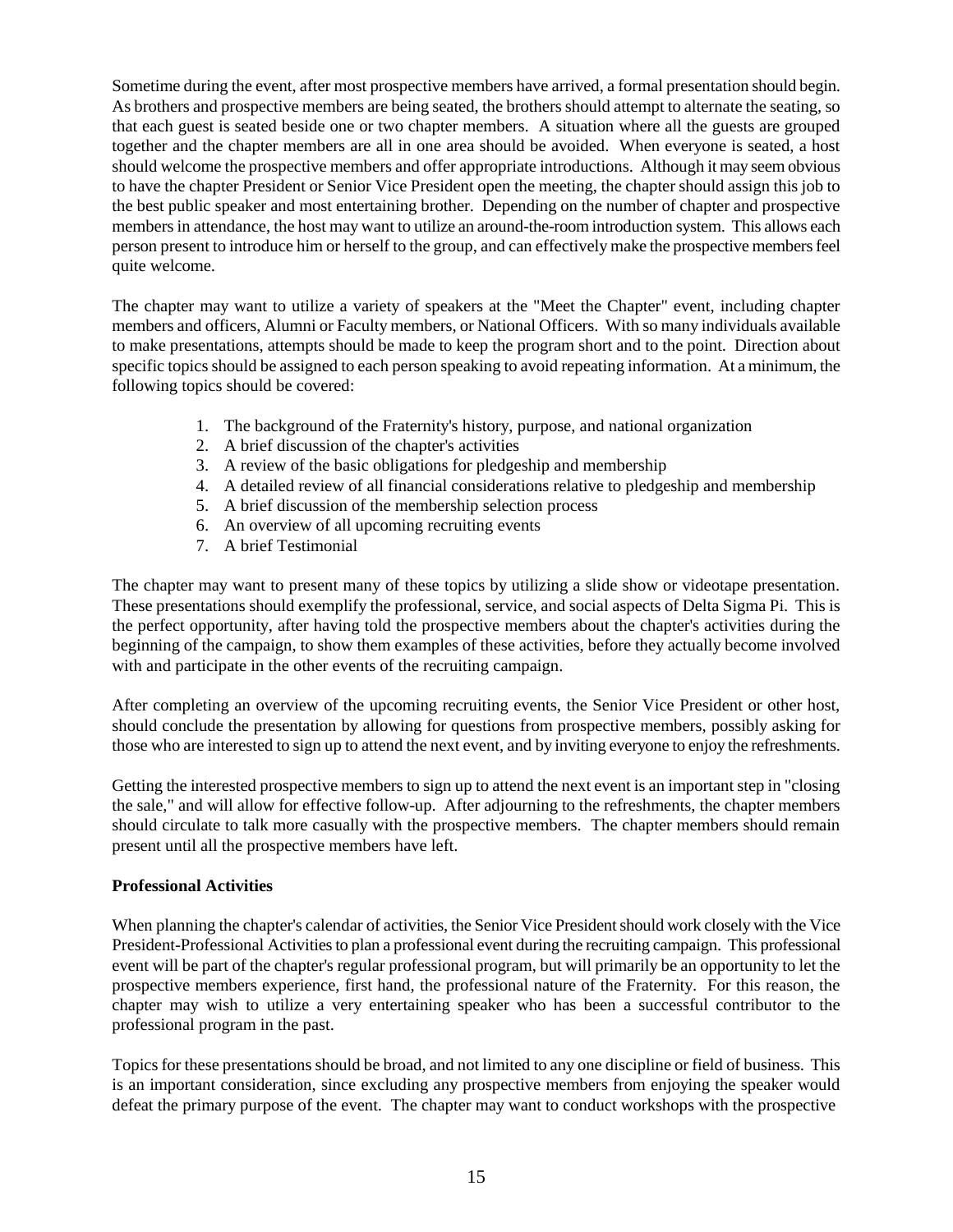members on business etiquette, dressing for success, choosing a major within the school of business, or career planning. Other professional events might include a reception with faculty members, a chapter business meeting for prospective members, or any other regular part of the chapter's professional or service programs.

#### **Community/University Service Activities**

Throughout the recruiting process, prospective members are going to be looking at what type of organization to join. This process should be filled with opportunities to see all aspects of the organization. The Vice President-Community Service should plan an event where prospective members can be part of a service event. The event will be part of the chapter's service program, but will allow the prospective members an opportunity to see what type of service activities the chapter participates in.

The type of service activities conducted should be broad, but simple enough for the prospective members to participate. The chapter may want to clean up the highway, rake a yard, shovel snow, collect food for the needy, or participate in a walk-a-thon.

#### **Social Activities**

Again, the idea of conducting a social activity during the recruiting campaign is to actually involve the prospective members in this exciting part of the Fraternity, as well as to give the chapter members a more relaxed atmosphere to meet and talk with the prospective members. As it has already been noted, alcoholic beverages are not appropriate for most recruiting events. This should also be the case for the social event of the recruiting campaign.

The chapter could develop some sort of theme for this occasion. Some different types of social gatherings include game parties, casino nights, movie nights, food socials, or anything creative the chapter decides upon. Another alternative would be an all-inclusive one-day event, conducted to include an information meeting, a less formal professional event, and an evening social gathering. This "Day with Delta Sigma Pi" may work well for chapters with limited time available for the recruiting campaign.

Involving the prospective members in each of these events is crucial to the successful completion of the recruiting campaign. During the initial contact, the chapter tells the prospective members about the Fraternity and its activities. At the "Meet the Chapter" event, the prospective members get to see photographs, a slide show, or a video presentation about these activities. And finally, the prospective members actually get to experience these events. This complete process will help the prospective members learn exactly what membership in Delta Sigma Pi has to offer them.

## **FOLLOW-UP PROCEDURES**

Without doubt, the most important part of the recruiting process is "follow-up." Unfortunately, this aspect does not always receive the proper amount of attention in comparison to the other crucial areas of recruiting. Proper "follow-up" can do more to enhance the chapter's image, as well as the quantity and quality of membership, than any other activity. When done effectively, "follow-up" is not an activity limited to the recruiting campaign, but should be conducted throughout the entire year. There may be a need to begin some form of "follow-up" at any time during the year, and certain forms should continue throughout each member's fraternal experience with Delta Sigma Pi.

If an interested student should ever happen to drop in on one of the chapter's professional activities, the chapter should welcome this opportunity to become acquainted with a potentially eager prospective member. A standard form letter or thank you note should be sent immediately after the event to these interested students by either the Senior Vice President, the coordinator of the event, or some other designated chapter member. This note or letter should include information about upcoming professional events that the prospective member is welcome to attend, as well as information about future recruiting events.

After prospective members sign the registration book at the recruiting table, either the Senior Vice President,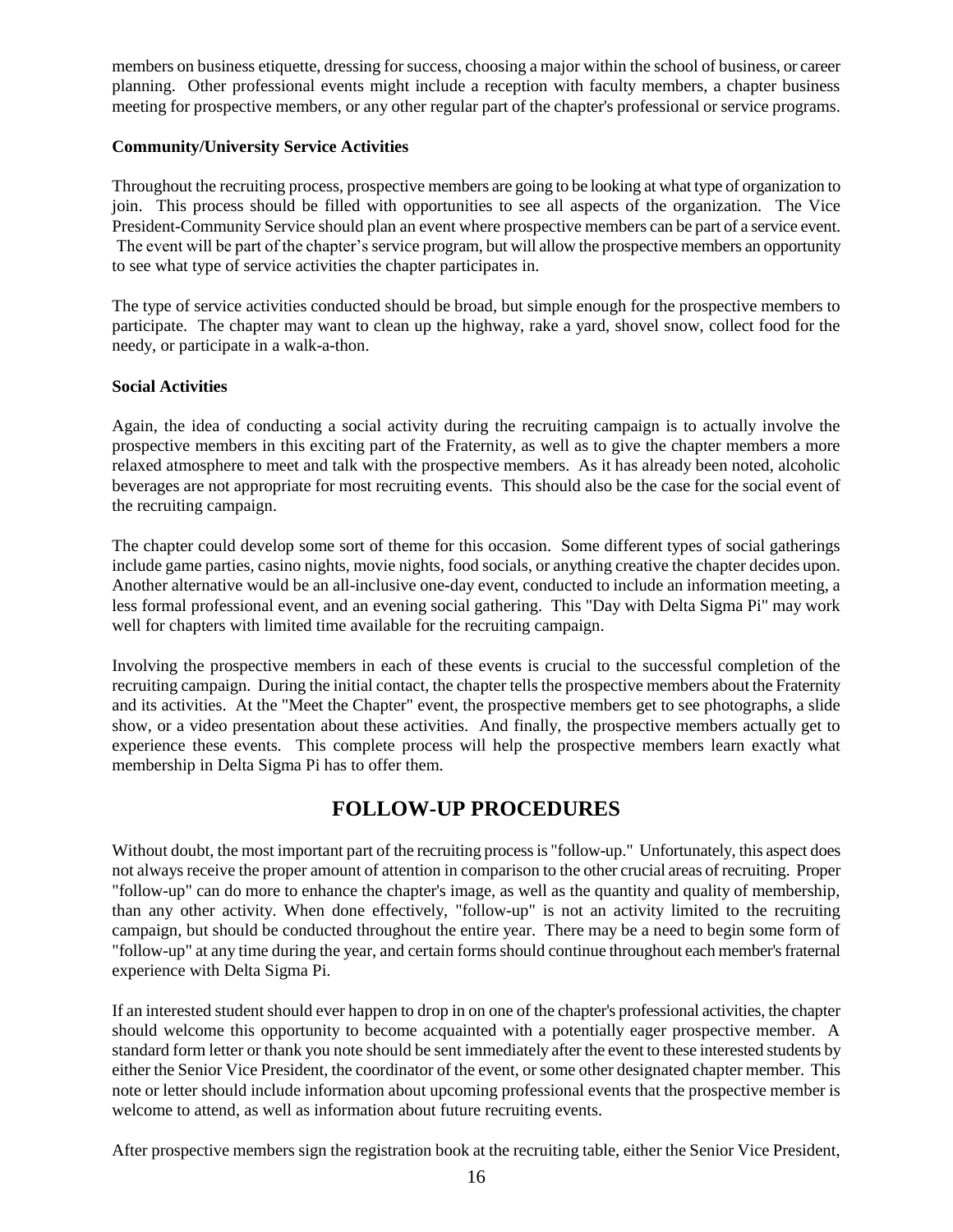the chapter member who was present at the table when the prospective member signed the book, or some other designated chapter member should contact or "follow-up" with the prospective member. Either a telephone call or a written invitation to the first recruiting event should be made within one day from the time the prospective member signed the book. Obviously, this "follow-up" must be made before the first recruiting event actually takes place.

Regardless of how many recruiting events the chapter conducts during the recruiting campaign, the chapter should always follow-up with prospective members with invitations to the next event. The Senior Vice President or some other designated member should make this follow-up by telephone (because of the limited time) or written invitation.

The most important time for "follow-up" is the time after the chapter has voted on electing pledges, and before the Pledging Ceremony. Follow-up contact should be made by the Senior Vice President, other officers, or other designated members. If the prospective member is to be offered an invitation to pledge, this "follow-up" should be in person or by telephone, and should be followed by a written invitation. If a prospective member is not to be offered an invitation to pledge, a written letter from the Senior Vice President followed by a telephone call at a later date are both appropriate.

The practice of "follow-up" does not end with the Pledging Ceremony; rather it begins again at this point for a new group of people. After the Pledging Ceremony, and before the first pledge class or chapter meeting, the Vice President-Pledge Education or some other designated chapter member should "follow-up" with the members of the pledge class by telephone or in person. This "follow-up" is extremely important because of the enormous amount of information that pledges usually receive at the Pledging Ceremony or the first pledge meeting. After the first, second, or any other pledge meeting, the Vice President-Pledge Education, the Big Brother, or some other designated chapter member should "follow-up" with the pledge in person and/or by telephone. This "follow-up" allows the chapter to monitor the pledges' level of satisfaction with the Fraternity throughout the pledging process. Hopefully, this type of "follow-up" will continue between all brothers, even after initiation into the Fraternity and graduation from school.

## **THE PLEDGING CEREMONY**

The Pledging Ceremony is the culmination of the recruiting process. Not only is the ceremony the prospective members' first exposure to Fraternity Ritual, but it also sets the mood for the entire pledge education process.

The ceremony should be planned well in advance through the coordinated efforts of the President, Senior Vice President, Vice President-Pledge Education, Vice President-Finance, Chancellor (or appointed ritual chair), and any other necessary chapter members. The occasion should be attended by the entire chapter, and should be well rehearsed prior to the scheduled date. Appropriate professional dress is required for this most important ceremony.

Immediately following the Pledging Ceremony, The Vice President-Pledge Education may want to meet with the new pledge class for a discussion of the pledge education program. Although this meeting can be as brief or as detailed as deemed necessary by the chapter, the Vice President-Pledge Education should at least make some sort of presentation at this time. An excellent way to begin this presentation is to give each of the pledges a written copy of the Pledge Education Program. Until now, the prospective members probably worked most closely with the Senior Vice President, and now it will be important for the pledges to begin to identify with the Vice President-Pledge Education. By providing a complete document and an overview of the program, the Vice President-Pledge Education will be able to establish an early form of report with the pledge class.

Following the ceremony and the discussion of the pledge program, an informal celebration is most appropriate. This is an excellent opportunity for the chapter members and pledges to start getting to know one another in a much more relaxed atmosphere.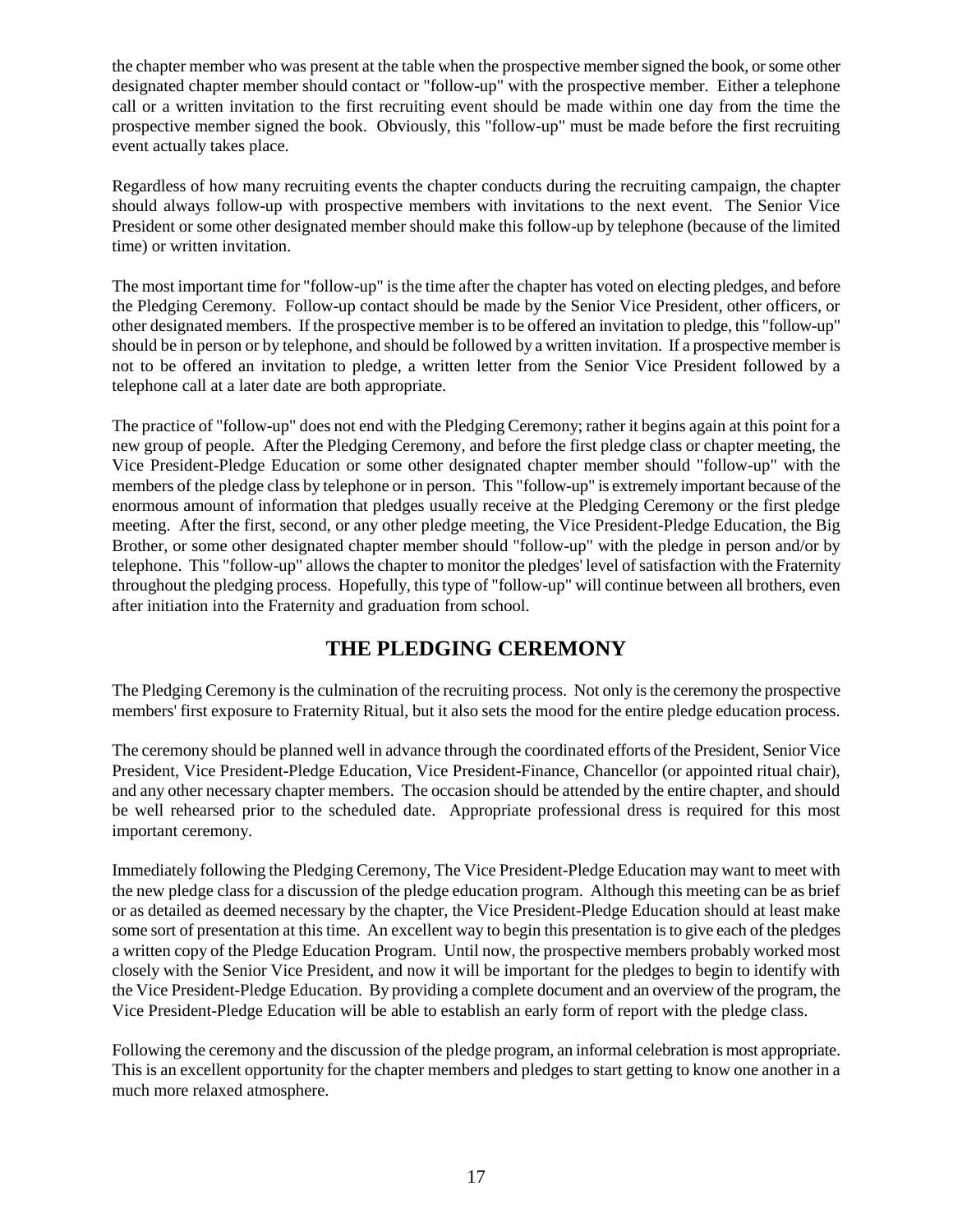## **EVALUATE THE SUCCESS OF THE RECRUITING PROCESS**

At the very beginning of the recruiting process the chapter should analyze its current membership needs to determine the number of pledges it should ideally recruit. Also, estimates were made about the number of prospective members the chapter needed to involve in each part of the recruiting campaign in order to meet these goals.

After the pledge program begins, the Senior Vice President and the Recruiting Committee should look back and review the effectiveness of the membership analysis, the member recruiting education event, the initial contact with prospective members, the recruiting events, the follow-up procedures, the membership selection process, and the Pledging Ceremony. Do a review immediately following recruitment and then another at the end of the year to evaluate recruitment progress through the year and to measure retention.

The Recruiting Committee may want to develop a survey of questions for members of both the chapter and the current pledge class to help with this evaluation. Participation in a survey such as this will help prepare the members of the pledge class for the future when they might be involved with the recruiting process as chapter members.

## **RECRUIT ALL YEAR**

Fortunately for most chapters, there is a great deal more to recruiting new members than just the few intense weeks at the start of each term. In fact, everything the chapter does throughout the year helps to develop and becomes a part of the chapter's image and reputation. This exposure to the rest of campus is very important during the recruiting campaign, as there is very little that can be done to change it if it is not positive.

Care should be taken throughout the year to remember potential prospective members. Follow-up with potential prospective members after attendance at a chapter sponsored professional activity may insure that the individual will return to participate in the next recruiting campaign. The chapter bulletin board should be maintained with the intent that potential prospective members, as well as brothers and pledges, will stop by to read notices about future events or past accomplishments. If the chapter wins awards or completes a very successful event, recognition of these achievements on the bulletin board will make brothers and pledges feel good about the organization, and will also make a positive impression on other interested students.

The chapter's participation with and/or support of activities sponsored by the college or university administration can also lead to favorable impressions by other students. When students hear positive comments from faculty about organizations, they are much more likely to consider pursuing membership in those groups. By developing good relationships with faculty members, and by initiating faculty that take special interest in student activities, the chapter can help to perpetuate its existence with excellent student and faculty members.

In addition to maintaining positive relationships with the faculty and administration, the chapter should also strive to maintain good relations with other student business groups. By interacting with other student business organizations, the chapter may be able to attract very high quality prospective members (not from competing fraternal organizations). Exposing these business students to Delta Sigma Pi in this manner will prevent the chapter from developing a reputation for causing disruptions in the other organizations' membership. Even though members of competing business fraternities are not eligible for membership in Delta Sigma Pi, the chapter may also enjoy events with these groups. Interaction such as this will benefit everyone involved, especially the members of Delta Sigma Pi.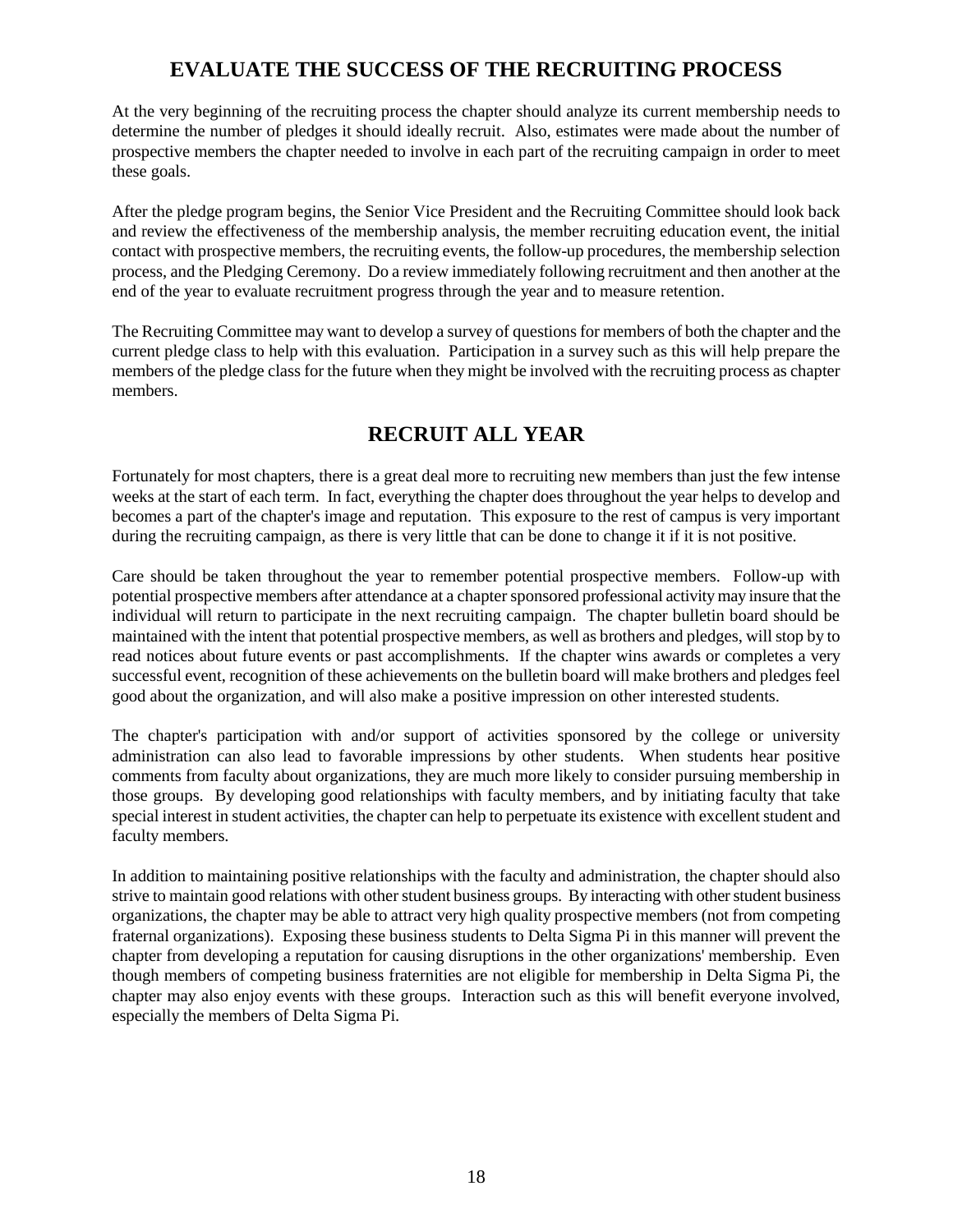## **SPECIAL CONSIDERATIONS FOR RECRUITING ON COMMUTER CAMPUSES**

Most of the same techniques used to recruit new members for chapters at residential campuses can also be effectively applied to chapters located at commuter campuses. There are, however, some areas in recruiting that do differ on commuter campuses, and it can be useful to identify these areas before planning the chapter's recruiting efforts.

Since very few students actually reside on commuter campuses, it is critical to schedule recruiting events and activities to reach all the prospective members. This may entail planning frequent recruiting events to allow students with a variety of class schedules more of an opportunity to attend. If the college or university normally schedules classes on Monday - Wednesday - Friday and/or Tuesday - Thursday combinations, many students may only be on campus two or three days each week. Chapters at these campuses must schedule recruiting activities in combinations on both Mondays - Wednesdays - Fridays and Tuesdays - Thursdays. Otherwise, half of the prospective members may be completely excluded from participation and consideration. At first thought, it might appear that this would require chapters on commuter campuses to schedule twice as many recruiting events as chapters at residential campuses. This will not be the case, as long as the current members of the chapter are a fair representation of the entire student body. Not only do prospective members spend limited time on campus during the week, but also most likely, so do the chapter members. Instead of having the entire chapter present at one recruiting event on one day, half of the chapter may be present at one or two of the same recruiting events over the course of a few days. Although chapters on commuter campuses may conduct more recruiting events, the actual participation levels expected of most brothers would not be any more or less than that required at residential campuses.

Students attending commuter campuses often work full-time or part-time jobs in addition to attending classes. Time is often more important to prospective members than money, although both time and money may be precious commodities. Trying to encourage these students to join the Fraternity to broaden their professional contacts may not be a very persuasive approach. Because these students work, they often have already made many professional contacts. But often, the nature of these students' employment prevents them from exploring the many other career opportunities outside their current field of work. It can be easy to get into a rut with one's job, and not consider the other businesses and professions available to recent business school graduates. Promoting and selling the chance to learn about new career opportunities, broaden one's professional knowledge, and enhance one's marketability in the job world may be more effective than broadening professional contacts.

Personal contact is one of the more important aspects of recruiting at both residential and commuter campuses. But on a commuter campus, where an impersonal environment is usually the norm, personal contact will usually stand out even more.

Chapters at commuter schools must be aggressive in making classroom presentations to introductory business classes, talking to prospective members in conjunction with the recruiting table, and telephoning prospective members as a part of the follow-up procedures. Many of the same advertising and promotion efforts that are successful on residential campuses will also be effective on the commuter campus. Again, an important key on these campuses is personalization. Direct mail letters to prospective members signed by officers of the chapter are an effective way for chapters on commuter campuses to establish personal communication, while being certain that the contact is actually made.